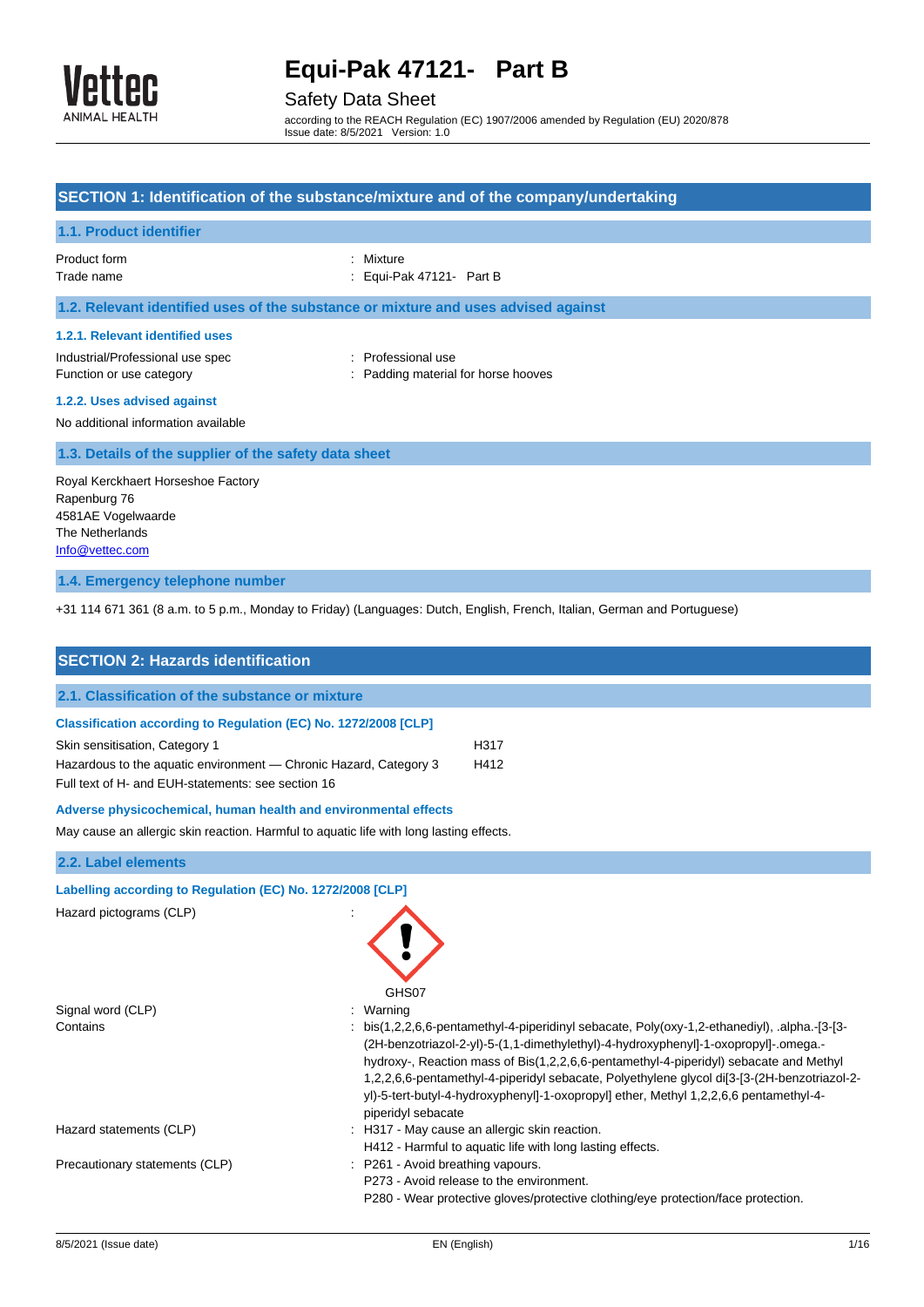### Safety Data Sheet

according to the REACH Regulation (EC) 1907/2006 amended by Regulation (EU) 2020/878

|                                                     | P302+P352 - IF ON SKIN: Wash with plenty of water.<br>P333+P313 - If skin irritation or rash occurs: Get medical advice/attention.<br>P362+P364 - Take off contaminated clothing and wash it before reuse. |
|-----------------------------------------------------|------------------------------------------------------------------------------------------------------------------------------------------------------------------------------------------------------------|
| 2.3. Other hazards                                  |                                                                                                                                                                                                            |
| other hazards which do not result in classification | : Persons previously sensitized to amines may develop a cross-sensitization reaction to<br>certain other amines.                                                                                           |

This substance/mixture does not meet the PBT criteria of REACH regulation, annex XIII This substance/mixture does not meet the vPvB criteria of REACH regulation, annex XIII

The mixture does not contain substance(s) included in the list established in accordance with Article 59(1) of REACH for having endocrine disrupting properties, or is not identified as having endocrine disrupting properties in accordance with the criteria set out in Commission Delegated Regulation (EU) 2017/2100 or Commission Regulation (EU) 2018/605

### **SECTION 3: Composition/information on ingredients**

### **3.1. Substances**

#### Not applicable

**3.2. Mixtures**

| <b>Name</b>                                                                                                                                 | <b>Product identifier</b>                                             | %            | <b>Classification according to</b><br><b>Regulation (EC) No. 1272/2008</b><br>[CLP]      |
|---------------------------------------------------------------------------------------------------------------------------------------------|-----------------------------------------------------------------------|--------------|------------------------------------------------------------------------------------------|
| N,N,N',N'-Tetrakis(2-hydroxypropyl)ethylenediamine                                                                                          | CAS-No.: 102-60-3<br>EC-No.: 203-041-4<br>REACH-no: NOt available     | $5 - 15$     | Eye Irrit. 2, H319                                                                       |
| 1,4-Butanediol                                                                                                                              | CAS-No.: 110-63-4<br>EC-No.: 302-786-5<br>REACH-no: Not available     | $1 - 5$      | Acute Tox. 4 (Oral), H302 (ATE 500<br>mg/Kg bodyweight)<br>STOT SE 3, H336               |
| Reaction mass of Bis(1,2,2,6,6-pentamethyl-4-<br>piperidyl) sebacate and Methyl 1,2,2,6,6-pentamethyl-<br>4-piperidyl sebacate              | CAS-No.: 1065336-91-5<br>EC-No.: 915-687-0<br>REACH-no: Not available | 0.1 < x < 1  | Skin Sens. 1A, H317<br>Repr. 2, H361<br>Aquatic Acute 1, H400<br>Aquatic Chronic 1, H410 |
| bis(1,2,2,6,6-pentamethyl-4-piperidinyl sebacate                                                                                            | CAS-No.: 41556-26-7<br>EC-No.: 255-437-1<br>REACH-no: Not available   | 0, 1 < x < 1 | Skin Sens. 1, H317<br>Aquatic Acute 1, H400<br>Aquatic Chronic 1, H410                   |
| Poly(oxy-1,2-ethanediyl), .alpha.-[3-[3-(2H-<br>benzotriazol-2-yl)-5-(1,1-dimethylethyl)-4-<br>hydroxyphenyl]-1-oxopropyl]-.omega.-hydroxy- | CAS-No.: 104810-48-2<br>EC-No.: 600-603-4<br>REACH-no: Not avalable   | 0.1 < x < 1  | Skin Sens. 1, H317<br>Aquatic Chronic 2, H411                                            |
| Polyethylene glycol di[3-[3-(2H-benzotriazol-2-yl)-5-<br>tert-butyl-4-hydroxyphenyl]-1-oxopropyl] ether                                     | CAS-No.: 104810-47-1<br>EC-No.: 600-602-9<br>REACH-no: Not available  | 0, 1 < x < 1 | Skin Sens. 1, H317<br>Aquatic Chronic 2, H411                                            |
| Methyl 1,2,2,6,6 pentamethyl-4-piperidyl sebacate                                                                                           | CAS-No.: 82919-37-7<br>EC-No.: 280-060-4<br>REACH-no: Not available   | 0.1 < x < 1  | Skin Sens. 1, H317<br>Aquatic Acute 1, H400<br>Aquatic Chronic 1, H410                   |

Full text of H- and EUH-statements: see section 16

## **SECTION 4: First aid measures**

**4.1. Description of first aid measures**

First-aid measures after inhalation : Remove person to fresh air and keep comfortable for breathing.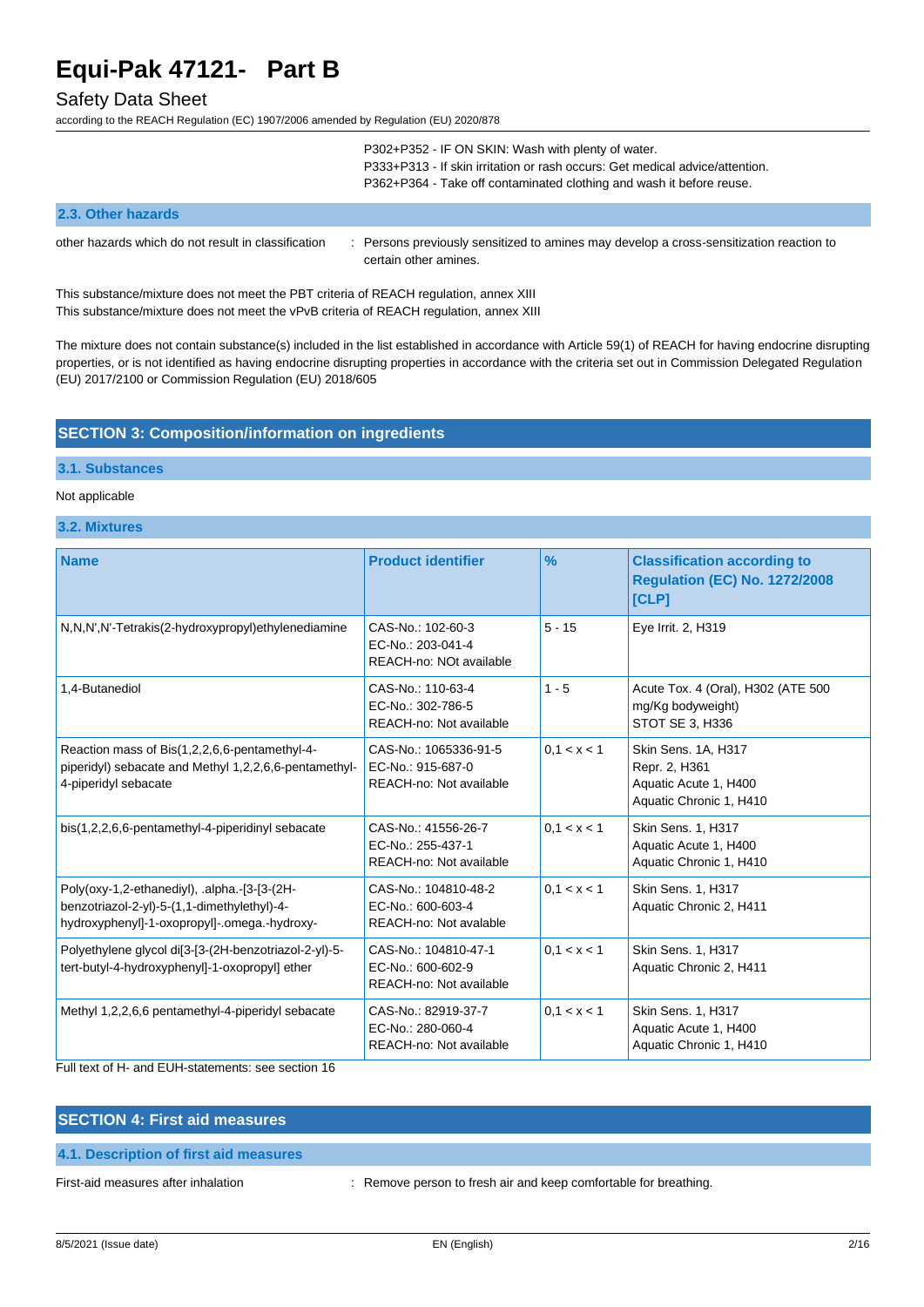## Safety Data Sheet

according to the REACH Regulation (EC) 1907/2006 amended by Regulation (EU) 2020/878

| : Wash skin with plenty of water. Take off contaminated clothing. If skin irritation or rash<br>occurs: Get medical advice/attention.<br>: Rinse eyes with water as a precaution.<br>: Call a poison center or a doctor if you feel unwell. |
|---------------------------------------------------------------------------------------------------------------------------------------------------------------------------------------------------------------------------------------------|
| 4.2. Most important symptoms and effects, both acute and delayed                                                                                                                                                                            |
| : May cause an allergic skin reaction.                                                                                                                                                                                                      |
|                                                                                                                                                                                                                                             |

**4.3. Indication of any immediate medical attention and special treatment needed**

Treat symptomatically.

| <b>SECTION 5: Firefighting measures</b>                    |                                                                                                                                             |  |  |
|------------------------------------------------------------|---------------------------------------------------------------------------------------------------------------------------------------------|--|--|
| 5.1. Extinguishing media                                   |                                                                                                                                             |  |  |
| Suitable extinguishing media                               | : Water spray. Dry powder. Foam. Carbon dioxide.                                                                                            |  |  |
| 5.2. Special hazards arising from the substance or mixture |                                                                                                                                             |  |  |
| Hazardous decomposition products in case of fire           | : Toxic fumes may be released.                                                                                                              |  |  |
| 5.3. Advice for firefighters                               |                                                                                                                                             |  |  |
| Protective equipment for firefighters                      | : Do not attempt to take action without suitable protective equipment. Self-contained<br>breathing apparatus. Complete protective clothing. |  |  |

| <b>SECTION 6: Accidental release measures</b>             |                                                                                                                                                                |  |  |
|-----------------------------------------------------------|----------------------------------------------------------------------------------------------------------------------------------------------------------------|--|--|
|                                                           | 6.1. Personal precautions, protective equipment and emergency procedures                                                                                       |  |  |
| 6.1.1. For non-emergency personnel                        |                                                                                                                                                                |  |  |
| Emergency procedures                                      | : Ventilate spillage area. Avoid contact with skin and eyes. Avoid breathing<br>dust/fume/gas/mist/vapours/spray.                                              |  |  |
| 6.1.2. For emergency responders                           |                                                                                                                                                                |  |  |
| Protective equipment                                      | : Do not attempt to take action without suitable protective equipment. For further information<br>refer to section 8: "Exposure controls/personal protection". |  |  |
| <b>6.2. Environmental precautions</b>                     |                                                                                                                                                                |  |  |
| Avoid release to the environment.                         |                                                                                                                                                                |  |  |
| 6.3. Methods and material for containment and cleaning up |                                                                                                                                                                |  |  |
| Methods for cleaning up<br>Other information              | Take up liquid spill into absorbent material.<br>Dispose of materials or solid residues at an authorized site.                                                 |  |  |
| 6.4. Reference to other sections                          |                                                                                                                                                                |  |  |

For further information refer to section 13.

| <b>SECTION 7: Handling and storage</b> |                                                                                                                                                                                                                           |
|----------------------------------------|---------------------------------------------------------------------------------------------------------------------------------------------------------------------------------------------------------------------------|
| 7.1. Precautions for safe handling     |                                                                                                                                                                                                                           |
| Precautions for safe handling          | Ensure good ventilation of the work station. Avoid contact with skin and eyes. Avoid<br>breathing dust/fume/gas/mist/vapours/spray. Wear personal protective equipment.                                                   |
| Hygiene measures                       | : Contaminated work clothing should not be allowed out of the workplace. Wash<br>contaminated clothing before reuse. Do not eat, drink or smoke when using this product.<br>Always wash hands after handling the product. |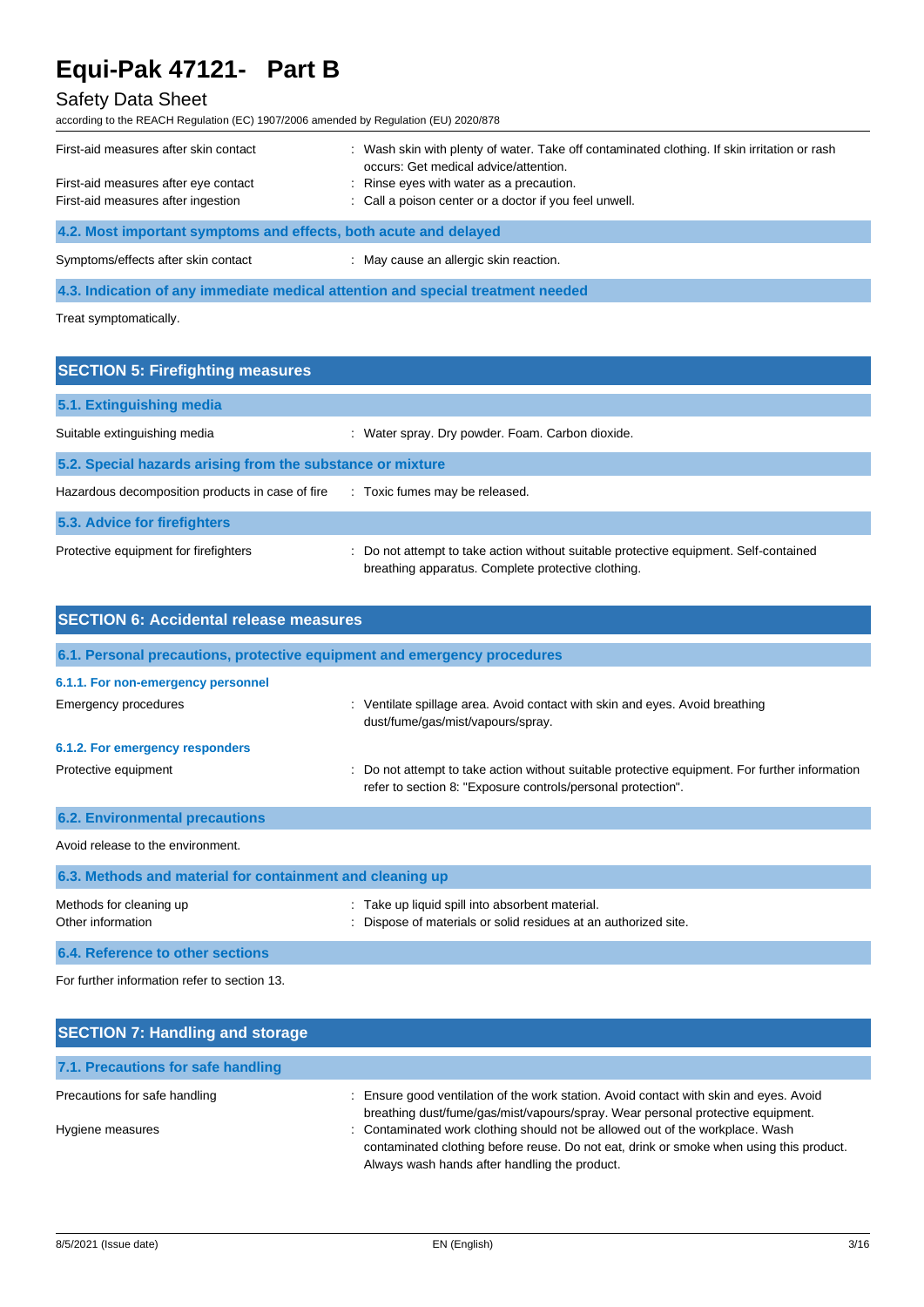## Safety Data Sheet

according to the REACH Regulation (EC) 1907/2006 amended by Regulation (EU) 2020/878

| 7.2. Conditions for safe storage, including any incompatibilities |  |                                                                         |
|-------------------------------------------------------------------|--|-------------------------------------------------------------------------|
| Storage conditions                                                |  | : Strong oxidizing agents. Store in a well-ventilated place. Keep cool. |
| Incompatible materials                                            |  | : Oxidising agents.                                                     |

**7.3. Specific end use(s)**

No additional information available

### **SECTION 8: Exposure controls/personal protection**

## **8.1. Control parameters**

### **8.1.1 National occupational exposure and biological limit values**

| <b>Isopropyl Alcohol (67-63-0)</b>             |                                                                                                                                                                                                                                                                                                                                                                                                                                                                                                  |  |  |
|------------------------------------------------|--------------------------------------------------------------------------------------------------------------------------------------------------------------------------------------------------------------------------------------------------------------------------------------------------------------------------------------------------------------------------------------------------------------------------------------------------------------------------------------------------|--|--|
| <b>Belgium - Occupational Exposure Limits</b>  |                                                                                                                                                                                                                                                                                                                                                                                                                                                                                                  |  |  |
| Local name                                     | Alcool isopropylique # Isopropylalcohol                                                                                                                                                                                                                                                                                                                                                                                                                                                          |  |  |
| <b>OEL TWA</b>                                 | 500 mg/m <sup>3</sup>                                                                                                                                                                                                                                                                                                                                                                                                                                                                            |  |  |
| OEL TWA [ppm]                                  | 200 ppm                                                                                                                                                                                                                                                                                                                                                                                                                                                                                          |  |  |
| <b>OEL STEL</b>                                | 1000 mg/m <sup>3</sup>                                                                                                                                                                                                                                                                                                                                                                                                                                                                           |  |  |
| OEL STEL [ppm]                                 | 400 ppm                                                                                                                                                                                                                                                                                                                                                                                                                                                                                          |  |  |
| Regulatory reference                           | Koninklijk besluit/Arrêté royal 19/11/2020                                                                                                                                                                                                                                                                                                                                                                                                                                                       |  |  |
| <b>Bulgaria - Occupational Exposure Limits</b> |                                                                                                                                                                                                                                                                                                                                                                                                                                                                                                  |  |  |
| Local name                                     | Изопропилов алкохол                                                                                                                                                                                                                                                                                                                                                                                                                                                                              |  |  |
| OEL TWA                                        | 980 mg/m <sup>3</sup>                                                                                                                                                                                                                                                                                                                                                                                                                                                                            |  |  |
| OEL STEL                                       | 1225 mg/m <sup>3</sup>                                                                                                                                                                                                                                                                                                                                                                                                                                                                           |  |  |
| Regulatory reference                           | Наредба № 13 от 30.12.2003 г. за защита на работещите от рискове, свързани с<br>експозиция на химични агенти при работа (изм. и доп. ДВ. бр.5 от 17 Януари 2020 г.)                                                                                                                                                                                                                                                                                                                              |  |  |
| <b>Croatia - Occupational Exposure Limits</b>  |                                                                                                                                                                                                                                                                                                                                                                                                                                                                                                  |  |  |
| Local name                                     | Propan-2-ol; izopropil-alkohol; izopropanol                                                                                                                                                                                                                                                                                                                                                                                                                                                      |  |  |
| GVI (OEL TWA) [1]                              | 999 mg/m <sup>3</sup>                                                                                                                                                                                                                                                                                                                                                                                                                                                                            |  |  |
| GVI (OEL TWA) [2]                              | 400 ppm                                                                                                                                                                                                                                                                                                                                                                                                                                                                                          |  |  |
| KGVI (OEL STEL)                                | 1250 mg/m <sup>3</sup>                                                                                                                                                                                                                                                                                                                                                                                                                                                                           |  |  |
| KGVI (OEL STEL) [ppm]                          | 500 ppm                                                                                                                                                                                                                                                                                                                                                                                                                                                                                          |  |  |
| Regulatory reference                           | Pravilnik o izmjenama i dopunama Pravilnika o graničnim vrijednostima izloženosti<br>opasnim tvarima pri radu i o biološkim graničnim vrijednostima (NN 1/2021)                                                                                                                                                                                                                                                                                                                                  |  |  |
| <b>Croatia - Biological limit values</b>       |                                                                                                                                                                                                                                                                                                                                                                                                                                                                                                  |  |  |
| Local name                                     | Propan-2-ol                                                                                                                                                                                                                                                                                                                                                                                                                                                                                      |  |  |
| <b>BLV</b>                                     | 50 mg/l Karakteristični pokazatelj: aceton - Biološki uzorak: krv - Vrijeme uzorkovanja: na<br>kraju radne smjene<br>0.86 µmol/l Karakteristični pokazatelj: aceton - Biološki uzorak: krv - Vrijeme uzorkovanja:<br>na kraju radne smjene<br>50 mg/l Karakteristični pokazatelj: aceton - Biološki uzorak: mokraća - Vrijeme<br>uzorkovanja: na kraju radne smjene<br>0.86 µmol/l Karakteristični pokazatelj: aceton - Biološki uzorak: mokraća - Vrijeme<br>uzorkovanja: na kraju radne smjene |  |  |
| Regulatory reference                           | Pravilnik o izmjenama i dopunama Pravilnika o graničnim vrijednostima izloženosti<br>opasnim tvarima pri radu i o biološkim graničnim vrijednostima (NN 91/2018)                                                                                                                                                                                                                                                                                                                                 |  |  |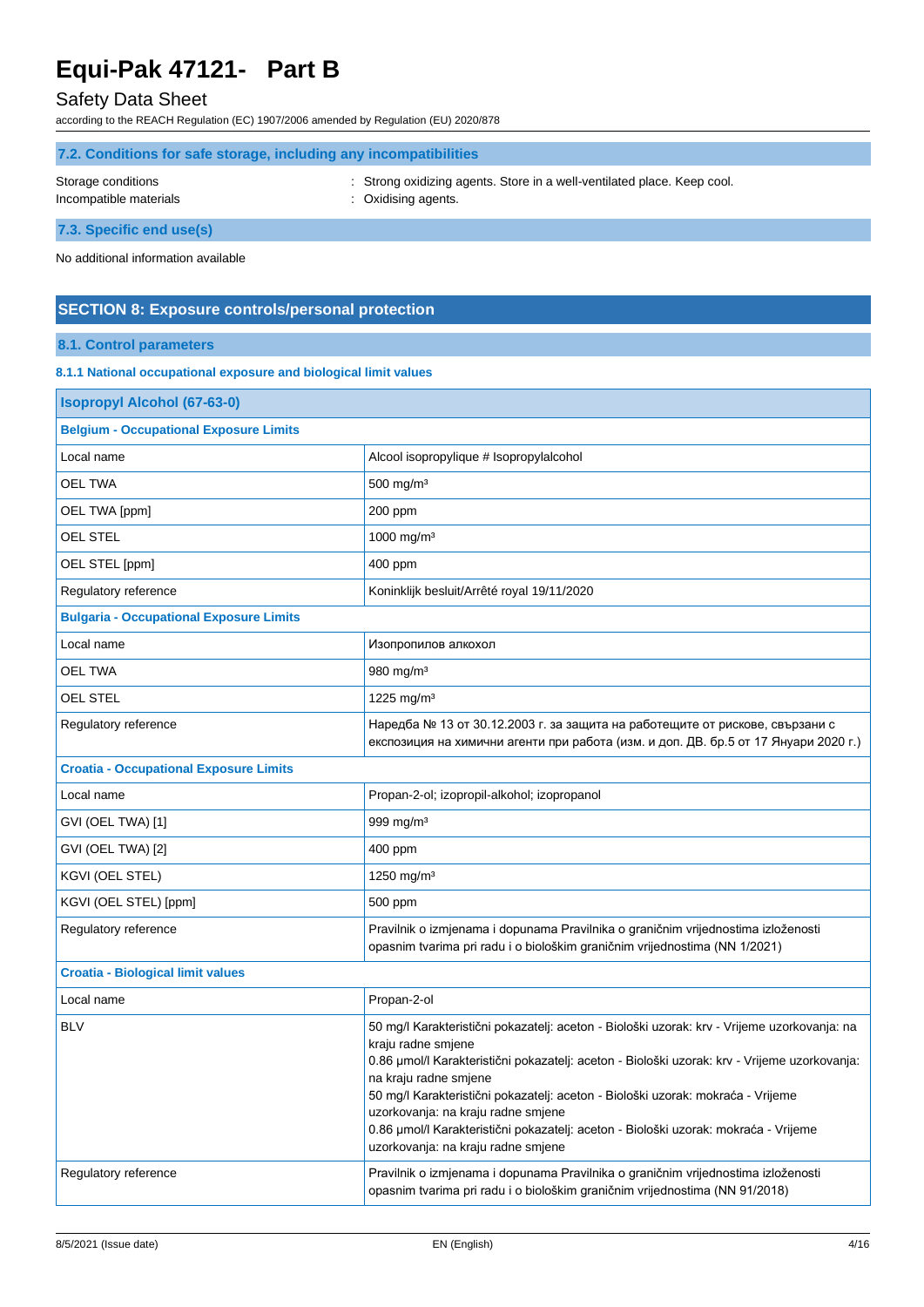# Safety Data Sheet

| <b>Isopropyl Alcohol (67-63-0)</b>                       |                                                                                                                                      |  |
|----------------------------------------------------------|--------------------------------------------------------------------------------------------------------------------------------------|--|
| <b>Czech Republic - Occupational Exposure Limits</b>     |                                                                                                                                      |  |
| Local name                                               | 2-Propanol (Isopropanol; Izopropylalkohol)                                                                                           |  |
| PEL (OEL TWA)                                            | $500$ mg/m <sup>3</sup>                                                                                                              |  |
| PEL (OEL TWA) [ppm]                                      | 200 ppm                                                                                                                              |  |
| NPK-P (OEL C)                                            | 1000 mg/m <sup>3</sup>                                                                                                               |  |
| NPK-P (OEL C) [ppm]                                      | 400 ppm                                                                                                                              |  |
| Regulatory reference                                     | Nařízení vlády č. 361/2007 Sb. (Předpis 195/2021 Sb.)                                                                                |  |
| <b>Denmark - Occupational Exposure Limits</b>            |                                                                                                                                      |  |
| Local name                                               | Isopropylalkohol (Isopropanol; 2-Propanol; sec-Propylalkohol)                                                                        |  |
| OEL TWA [1]                                              | 490 mg/m <sup>3</sup>                                                                                                                |  |
| OEL TWA [2]                                              | 200 ppm                                                                                                                              |  |
| Regulatory reference                                     | BEK nr 1426 af 28. juni 2021                                                                                                         |  |
| <b>Estonia - Occupational Exposure Limits</b>            |                                                                                                                                      |  |
| Local name                                               | 2-propanool (isopropüülalkohol, isopropanool)                                                                                        |  |
| <b>OEL TWA</b>                                           | 350 mg/m <sup>3</sup>                                                                                                                |  |
| OEL TWA [ppm]                                            | 150 ppm                                                                                                                              |  |
| <b>OEL STEL</b>                                          | 600 mg/m <sup>3</sup>                                                                                                                |  |
| OEL STEL [ppm]                                           | 250 ppm                                                                                                                              |  |
| Regulatory reference                                     | Vabariigi Valitsuse 20. märtsi 2001. a määruse nr 105 (RT I, 17.10.2019, 2); Vabariigi<br>Valitsuse 10. märtsi 2019. a määruse nr 84 |  |
| <b>Finland - Occupational Exposure Limits</b>            |                                                                                                                                      |  |
| Local name                                               | 2-Propanoli                                                                                                                          |  |
| HTP (OEL TWA) [1]                                        | 500 mg/m <sup>3</sup>                                                                                                                |  |
| HTP (OEL TWA) [2]                                        | 200 ppm                                                                                                                              |  |
| HTP (OEL STEL)                                           | 620 mg/m $3$                                                                                                                         |  |
| HTP (OEL STEL) [ppm]                                     | 250 ppm                                                                                                                              |  |
| Regulatory reference                                     | HTP-ARVOT 2020 (Sosiaali- ja terveysministeriö)                                                                                      |  |
| <b>France - Occupational Exposure Limits</b>             |                                                                                                                                      |  |
| Local name                                               | Alcool isopropylique                                                                                                                 |  |
| VLE (OEL C/STEL)                                         | 980 mg/m <sup>3</sup>                                                                                                                |  |
| VLE (OEL C/STEL) [ppm]                                   | 400 ppm                                                                                                                              |  |
| Remark                                                   | Valeurs recommandées/admises                                                                                                         |  |
| Regulatory reference                                     | Circulaire du Ministère du travail (réf.: INRS ED 984, 2016)                                                                         |  |
| <b>Germany - Occupational Exposure Limits (TRGS 900)</b> |                                                                                                                                      |  |
| Local name                                               | Propan-2-ol                                                                                                                          |  |
| AGW (OEL TWA) [1]                                        | $500$ mg/m <sup>3</sup>                                                                                                              |  |
| AGW (OEL TWA) [2]                                        | 200 ppm                                                                                                                              |  |
| Peak exposure limitation factor                          | 2(II)                                                                                                                                |  |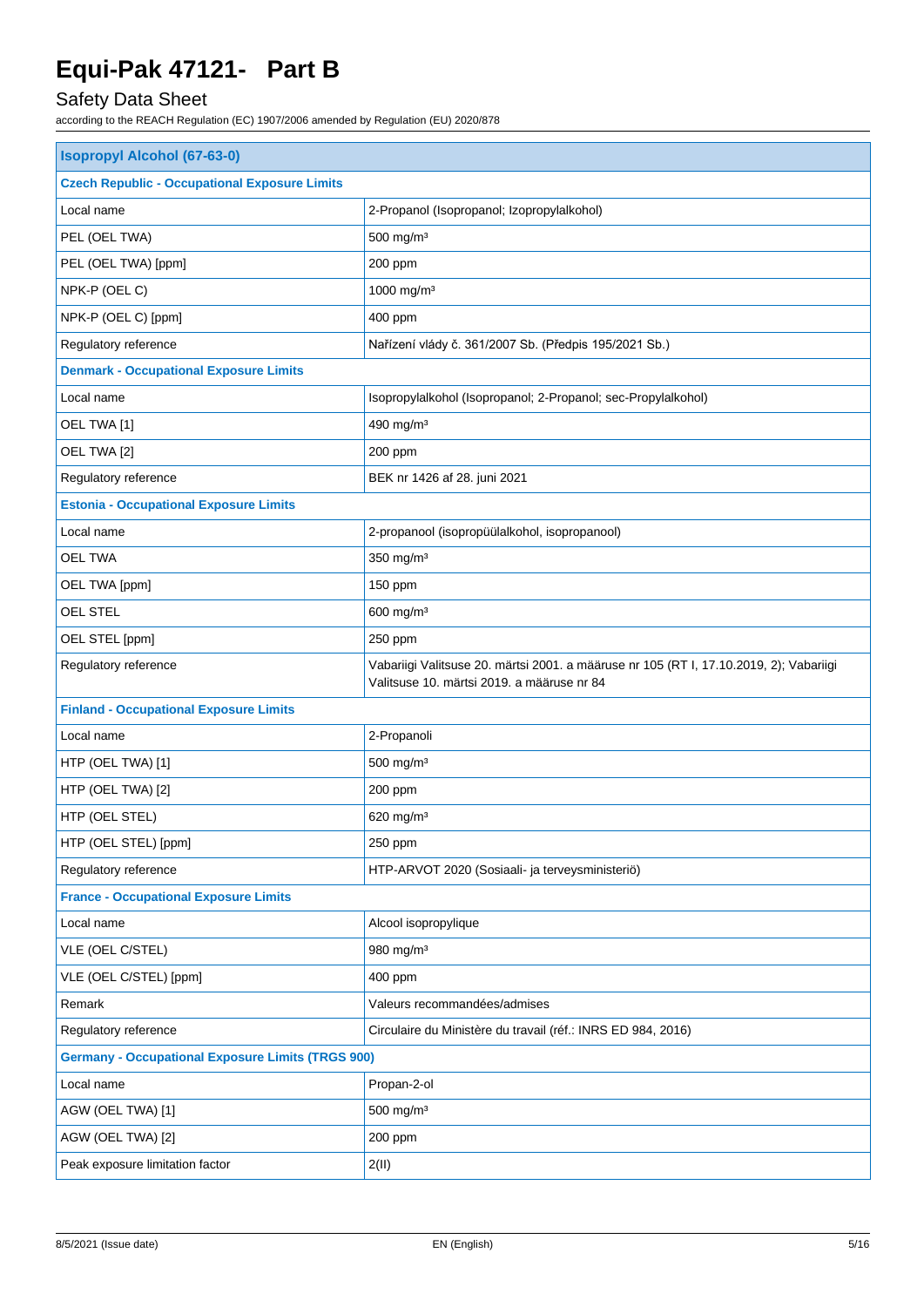# Safety Data Sheet

| <b>Isopropyl Alcohol (67-63-0)</b>                  |                                                                                                                                                                                                                                                                                                                                                     |  |  |
|-----------------------------------------------------|-----------------------------------------------------------------------------------------------------------------------------------------------------------------------------------------------------------------------------------------------------------------------------------------------------------------------------------------------------|--|--|
| Remark                                              | DFG - Senatskommission zur Prüfung gesundheitsschädlicher Arbeitsstoffe der DFG<br>(MAK-Kommission); Y - Ein Risiko der Fruchtschädigung braucht bei Einhaltung des<br>Arbeitsplatzgrenzwertes und des biologischen Grenzwertes (BGW) nicht befürchtet zu<br>werden                                                                                 |  |  |
| Regulatory reference                                | TRGS900                                                                                                                                                                                                                                                                                                                                             |  |  |
| <b>Germany - Biological limit values (TRGS 903)</b> |                                                                                                                                                                                                                                                                                                                                                     |  |  |
| Local name                                          | Propan-2-ol                                                                                                                                                                                                                                                                                                                                         |  |  |
| Biological limit value                              | 25 mg/l Parameter: Aceton - Untersuchungsmaterial: B = Vollblut, U = Urin -<br>Probenahmezeitpunkt: b) Expositionsende, bzw. Schichtende - Festlegung/Begründung:<br>11/2012 DFG<br>25 mg/l Parameter: Aceton - Untersuchungsmaterial: U = Urin - Probenahmezeitpunkt: b)<br>Expositionsende, bzw. Schichtende - Festlegung/Begründung: 11/2012 DFG |  |  |
| Regulatory reference                                | TRGS 903                                                                                                                                                                                                                                                                                                                                            |  |  |
| <b>Greece - Occupational Exposure Limits</b>        |                                                                                                                                                                                                                                                                                                                                                     |  |  |
| Local name                                          | Ισοπροπυλική αλκοόλη                                                                                                                                                                                                                                                                                                                                |  |  |
| <b>OEL TWA</b>                                      | 980 mg/m $3$                                                                                                                                                                                                                                                                                                                                        |  |  |
| OEL TWA [ppm]                                       | 400 ppm                                                                                                                                                                                                                                                                                                                                             |  |  |
| <b>OEL STEL</b>                                     | 1225 mg/m <sup>3</sup>                                                                                                                                                                                                                                                                                                                              |  |  |
| OEL STEL [ppm]                                      | 500 ppm                                                                                                                                                                                                                                                                                                                                             |  |  |
| Regulatory reference                                | Π.Δ. 90/1999 - Προστασία της υγείας των εργαζομένων που εκτίθενται σε ορισμένους<br>χημικούς παράγοντες κατά τη διάρκεια της εργασίας τους                                                                                                                                                                                                          |  |  |
| <b>Hungary - Occupational Exposure Limits</b>       |                                                                                                                                                                                                                                                                                                                                                     |  |  |
| Local name                                          | IZOPROPIL-ALKOHOL                                                                                                                                                                                                                                                                                                                                   |  |  |
| AK (OEL TWA)                                        | 500 mg/m <sup>3</sup>                                                                                                                                                                                                                                                                                                                               |  |  |
| CK (OEL STEL)                                       | 1000 mg/m <sup>3</sup>                                                                                                                                                                                                                                                                                                                              |  |  |
| Regulatory reference                                | 5/2020. (II. 6.) ITM rendelet - A kémiai kóroki tényezők hatásának kitett munkavállalók<br>egészségének és biztonságának védelméről                                                                                                                                                                                                                 |  |  |
| <b>Hungary - Biological Exposure Indices</b>        |                                                                                                                                                                                                                                                                                                                                                     |  |  |
| Local name                                          | Izopropil-alkohol (2-Propanol)                                                                                                                                                                                                                                                                                                                      |  |  |
| BEI                                                 | 25 mg/l Biológiai expozíciós (hatás) mutató: aceton - Biológiai minta: vizeletben -<br>Mintavétel ideje: m.v. (műszak végén)<br>430 µmol/l Biológiai expozíciós (hatás) mutató: aceton - Biológiai minta: vizeletben -<br>Mintavétel ideje: m.v. (műszak végén)                                                                                     |  |  |
| Remark                                              | A foglalkozási vegyi expozíció esetén ajánlott biológiai expozíciós és hatásmutatók<br>határértékei                                                                                                                                                                                                                                                 |  |  |
| Regulatory reference                                | 5/2020. (II. 6.) ITM rendelet - A kémiai kóroki tényezők hatásának kitett munkavállalók<br>egészségének és biztonságának védelméről                                                                                                                                                                                                                 |  |  |
| <b>Ireland - Occupational Exposure Limits</b>       |                                                                                                                                                                                                                                                                                                                                                     |  |  |
| Local name                                          | Isopropyl alcohol [Propan-2-ol]                                                                                                                                                                                                                                                                                                                     |  |  |
| OEL TWA [2]                                         | 200 ppm                                                                                                                                                                                                                                                                                                                                             |  |  |
| OEL STEL [ppm]                                      | 400 ppm                                                                                                                                                                                                                                                                                                                                             |  |  |
| Regulatory reference                                | Chemical Agents Code of Practice 2021                                                                                                                                                                                                                                                                                                               |  |  |
| <b>Ireland - Biological limit values</b>            |                                                                                                                                                                                                                                                                                                                                                     |  |  |
| Local name                                          | 2-Propanol                                                                                                                                                                                                                                                                                                                                          |  |  |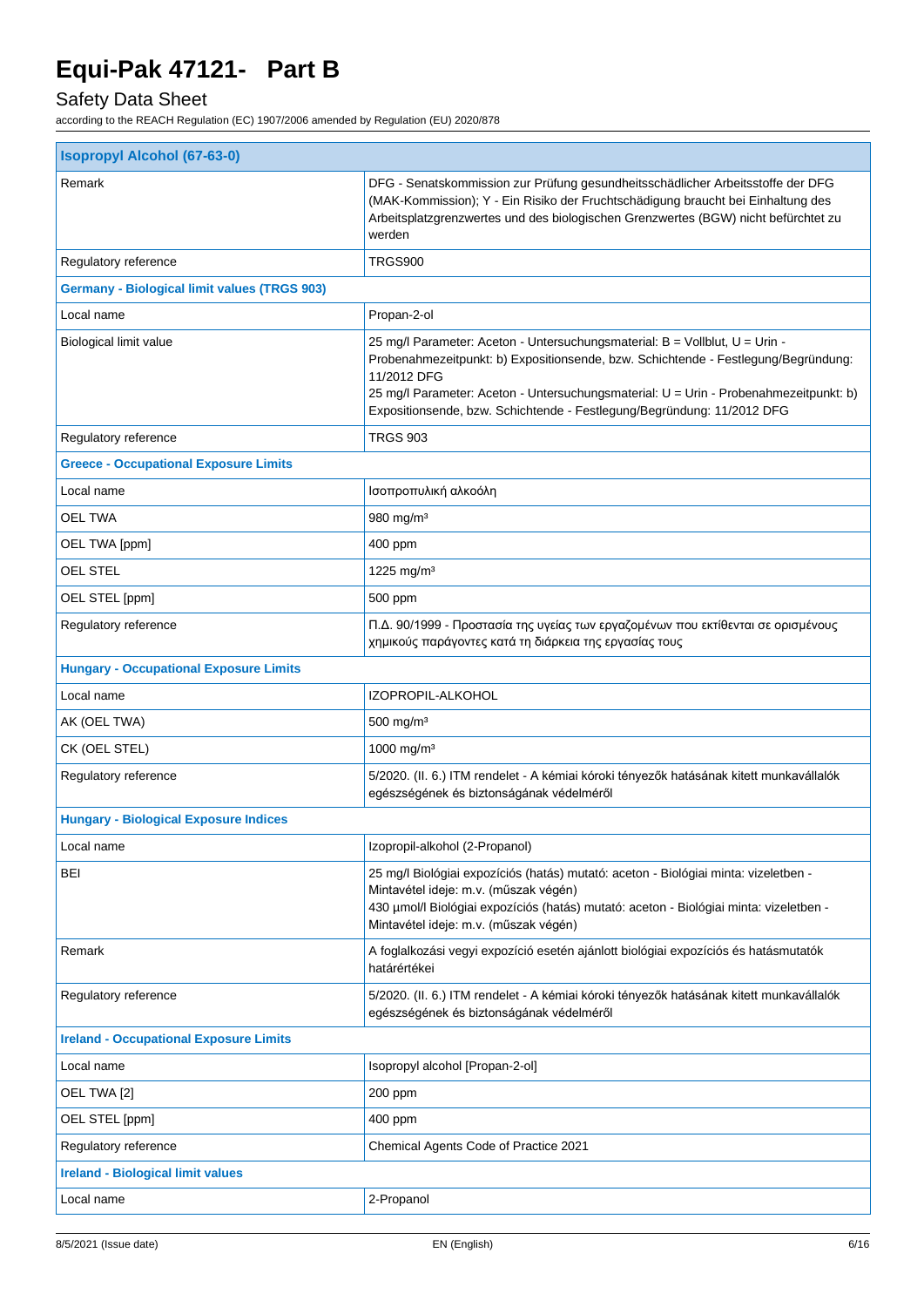# Safety Data Sheet

| <b>Isopropyl Alcohol (67-63-0)</b>              |                                                                                                                                                                 |  |
|-------------------------------------------------|-----------------------------------------------------------------------------------------------------------------------------------------------------------------|--|
| <b>BLV</b>                                      | 40 mg/l Parameter: acetone - Medium: urine - Sampling time: End of shift at end of<br>workweek - Notations: B (Background), Ns (Non-specific)                   |  |
| Regulatory reference                            | Biological Monitoring Guidelines (HSA, 2011)                                                                                                                    |  |
| <b>Latvia - Occupational Exposure Limits</b>    |                                                                                                                                                                 |  |
| Local name                                      | Izopropanols (2-propanols, izopropilspirts, 1-metil-1-etanols)                                                                                                  |  |
| <b>OEL TWA</b>                                  | 350 mg/m <sup>3</sup>                                                                                                                                           |  |
| OEL STEL                                        | 600 mg/m <sup>3</sup>                                                                                                                                           |  |
| Regulatory reference                            | Ministru kabineta 2007. gada 15. maija noteikumiem Nr. 325 (Grozījumi Ministru kabineta<br>2011. gada 1. februārī noteikumiem Nr. 92)                           |  |
| <b>Lithuania - Occupational Exposure Limits</b> |                                                                                                                                                                 |  |
| Local name                                      | 2-propanolis (izopropanolis, izopropilo alkoholis)                                                                                                              |  |
| IPRV (OEL TWA)                                  | 350 mg/m <sup>3</sup>                                                                                                                                           |  |
| IPRV (OEL TWA) [ppm]                            | 150 ppm                                                                                                                                                         |  |
| TPRV (OEL STEL)                                 | $600$ mg/m <sup>3</sup>                                                                                                                                         |  |
| TPRV (OEL STEL) [ppm]                           | 250 ppm                                                                                                                                                         |  |
| Regulatory reference                            | LIETUVOS HIGIENOS NORMA HN 23:2011 (Nr. V-695/A1-272, 2018-06-12)                                                                                               |  |
| <b>Poland - Occupational Exposure Limits</b>    |                                                                                                                                                                 |  |
| Local name                                      | Propan-2-ol (izopropylowy alkohol)                                                                                                                              |  |
| NDS (OEL TWA)                                   | 900 mg/m <sup>3</sup>                                                                                                                                           |  |
| NDSCh (OEL STEL)                                | 1200 mg/m <sup>3</sup>                                                                                                                                          |  |
| Regulatory reference                            | Dz. U. 2018 poz. 1286                                                                                                                                           |  |
| <b>Portugal - Occupational Exposure Limits</b>  |                                                                                                                                                                 |  |
| Local name                                      | 2-Propanol (isopropanol ou álcool isopropílico)                                                                                                                 |  |
| OEL TWA [ppm]                                   | 200 ppm                                                                                                                                                         |  |
| OEL STEL [ppm]                                  | 400 ppm                                                                                                                                                         |  |
| Remark                                          | A4 (Agente não classificável como carcinogénico no Homem); IBE (Índice biológico de<br>exposição)                                                               |  |
| Regulatory reference                            | Norma Portuguesa NP 1796:2014                                                                                                                                   |  |
| <b>Portugal - Biological Exposure Indices</b>   |                                                                                                                                                                 |  |
| Local name                                      | 2-Propanol                                                                                                                                                      |  |
| <b>BEI</b>                                      | 40 mg/l Parâmetro: Acetona - Meio: urina - Momento da amostragem: Fim do turno no fim<br>da semana de trabalho - Notaçao: Vb (Valor basal), Ne (Não específico) |  |
| Regulatory reference                            | Norma Portuguesa NP 1796:2014                                                                                                                                   |  |
| <b>Romania - Occupational Exposure Limits</b>   |                                                                                                                                                                 |  |
| Local name                                      | Alcool izopropilic/2-Propanol                                                                                                                                   |  |
| <b>OEL TWA</b>                                  | 200 mg/m <sup>3</sup>                                                                                                                                           |  |
| OEL TWA [ppm]                                   | 81 ppm                                                                                                                                                          |  |
| OEL STEL                                        | 500 mg/m <sup>3</sup>                                                                                                                                           |  |
| OEL STEL [ppm]                                  | 203 ppm                                                                                                                                                         |  |
| Regulatory reference                            | Hotărârea Guvernului nr. 1.218/2006 (Hotărârea nr. 53/2021)                                                                                                     |  |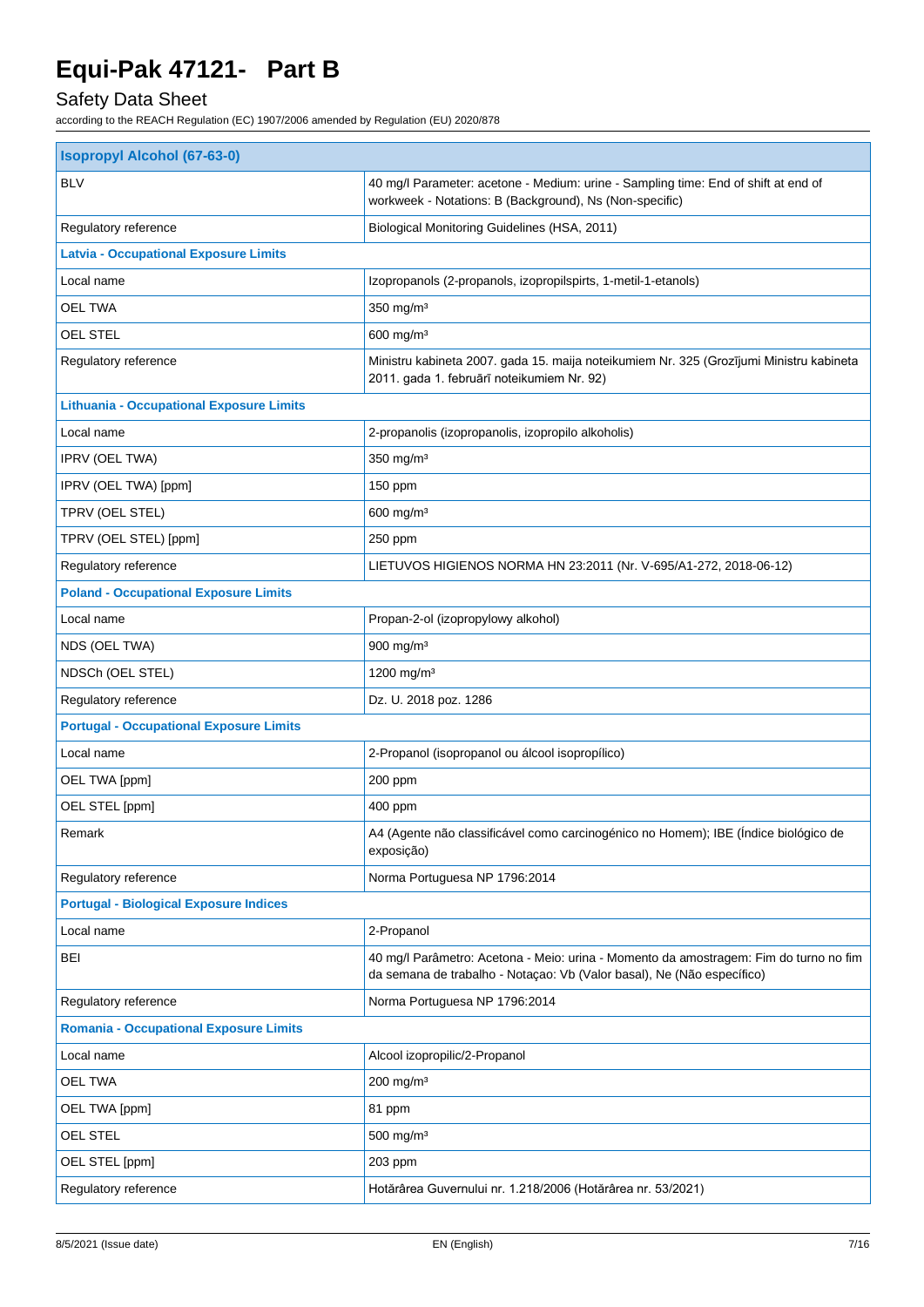# Safety Data Sheet

| <b>Isopropyl Alcohol (67-63-0)</b>             |                                                                                                                                                                                                                                                                                                                                                                                                                                                                                                         |  |
|------------------------------------------------|---------------------------------------------------------------------------------------------------------------------------------------------------------------------------------------------------------------------------------------------------------------------------------------------------------------------------------------------------------------------------------------------------------------------------------------------------------------------------------------------------------|--|
| Romania - Biological limit values              |                                                                                                                                                                                                                                                                                                                                                                                                                                                                                                         |  |
| Local name                                     | Alcool izopropilic                                                                                                                                                                                                                                                                                                                                                                                                                                                                                      |  |
| <b>BLV</b>                                     | 50 mg/l Indicador biologic: Acetonă - Material biologic: urină - Momentul recoltarii: sfârșit<br>de schimb                                                                                                                                                                                                                                                                                                                                                                                              |  |
| Regulatory reference                           | Hotărârea Guvernului nr. 1.218/2006 (Hotărârea nr. 584/2018)                                                                                                                                                                                                                                                                                                                                                                                                                                            |  |
| <b>Slovakia - Occupational Exposure Limits</b> |                                                                                                                                                                                                                                                                                                                                                                                                                                                                                                         |  |
| Local name                                     | Izopropylalkohol (propán-2-ol)                                                                                                                                                                                                                                                                                                                                                                                                                                                                          |  |
| NPHV (OEL TWA) [1]                             | 500 mg/m <sup>3</sup>                                                                                                                                                                                                                                                                                                                                                                                                                                                                                   |  |
| NPHV (OEL TWA) [2]                             | 200 ppm                                                                                                                                                                                                                                                                                                                                                                                                                                                                                                 |  |
| NPHV (OEL STEL)                                | 1000 mg/m <sup>3</sup>                                                                                                                                                                                                                                                                                                                                                                                                                                                                                  |  |
| NPHV (OEL STEL) [ppm]                          | 400 ppm                                                                                                                                                                                                                                                                                                                                                                                                                                                                                                 |  |
| Regulatory reference                           | Nariadenie vlády č. 355/2006 Z. z. (236/2020 Z. z.)                                                                                                                                                                                                                                                                                                                                                                                                                                                     |  |
| <b>Slovenia - Occupational Exposure Limits</b> |                                                                                                                                                                                                                                                                                                                                                                                                                                                                                                         |  |
| Local name                                     | propan-2-ol (izopropilalkohol; izopropanol)                                                                                                                                                                                                                                                                                                                                                                                                                                                             |  |
| <b>OEL TWA</b>                                 | 500 mg/m <sup>3</sup>                                                                                                                                                                                                                                                                                                                                                                                                                                                                                   |  |
| OEL TWA [ppm]                                  | 200 ppm                                                                                                                                                                                                                                                                                                                                                                                                                                                                                                 |  |
| <b>OEL STEL</b>                                | 1000 mg/m <sup>3</sup>                                                                                                                                                                                                                                                                                                                                                                                                                                                                                  |  |
| OEL STEL [ppm]                                 | 400 ppm                                                                                                                                                                                                                                                                                                                                                                                                                                                                                                 |  |
| Remark                                         | Y (Snovi, pri katerih ni nevarnosti za zarodek ob upoštevanju mejnih vrednosti in bat<br>vrednosti), BAT (Biološka mejna vrednost)                                                                                                                                                                                                                                                                                                                                                                      |  |
| Regulatory reference                           | Uradni list RS, št. 72/2021 z dne 11.5.2021                                                                                                                                                                                                                                                                                                                                                                                                                                                             |  |
| Slovenia - Biological limit values             |                                                                                                                                                                                                                                                                                                                                                                                                                                                                                                         |  |
| Local name                                     | 2-propanol                                                                                                                                                                                                                                                                                                                                                                                                                                                                                              |  |
| <b>BLV</b>                                     | 25 mg/l Parameter: aceton - Biološki vzorec: kri - Čas vzorčenja: ob koncu delovne<br>izmene<br>25 mg/l Parameter: aceton - Biološki vzorec: urin - Čas vzorčenja: ob koncu delovne<br>izmene                                                                                                                                                                                                                                                                                                           |  |
| Regulatory reference                           | Uradni list RS, št. 72/2021 z dne 11.5.2021                                                                                                                                                                                                                                                                                                                                                                                                                                                             |  |
| <b>Spain - Occupational Exposure Limits</b>    |                                                                                                                                                                                                                                                                                                                                                                                                                                                                                                         |  |
| Local name                                     | Isopropanol (Alcohol isopropílico)                                                                                                                                                                                                                                                                                                                                                                                                                                                                      |  |
| VLA-ED (OEL TWA) [1]                           | $500$ mg/m <sup>3</sup>                                                                                                                                                                                                                                                                                                                                                                                                                                                                                 |  |
| VLA-ED (OEL TWA) [2]                           | 200 ppm                                                                                                                                                                                                                                                                                                                                                                                                                                                                                                 |  |
| VLA-EC (OEL STEL)                              | 1000 mg/m <sup>3</sup>                                                                                                                                                                                                                                                                                                                                                                                                                                                                                  |  |
| VLA-EC (OEL STEL) [ppm]                        | 400 ppm                                                                                                                                                                                                                                                                                                                                                                                                                                                                                                 |  |
| Remark                                         | VLB® (Agente químico que tiene Valor Límite Biológico), s (Esta sustancia tiene prohibida<br>total o parcialmente su comercialización y uso como fitosanitario y/o como biocida. Para<br>una información detallada acerca de las prohibiciones consúltese: Base de datos de<br>productos biocidas: http://www.msssi.gob.es/ciudadanos/productos.do?tipo=plaguicidas<br>Base de datos de productos fitosanitarios<br>http://www.magrama.gob.es/agricultura/pags/fitos/registro/fichas/pdf/Lista_sa.pdf). |  |
| Regulatory reference                           | Límites de Exposición Profesional para Agentes Químicos en España 2021. INSHT                                                                                                                                                                                                                                                                                                                                                                                                                           |  |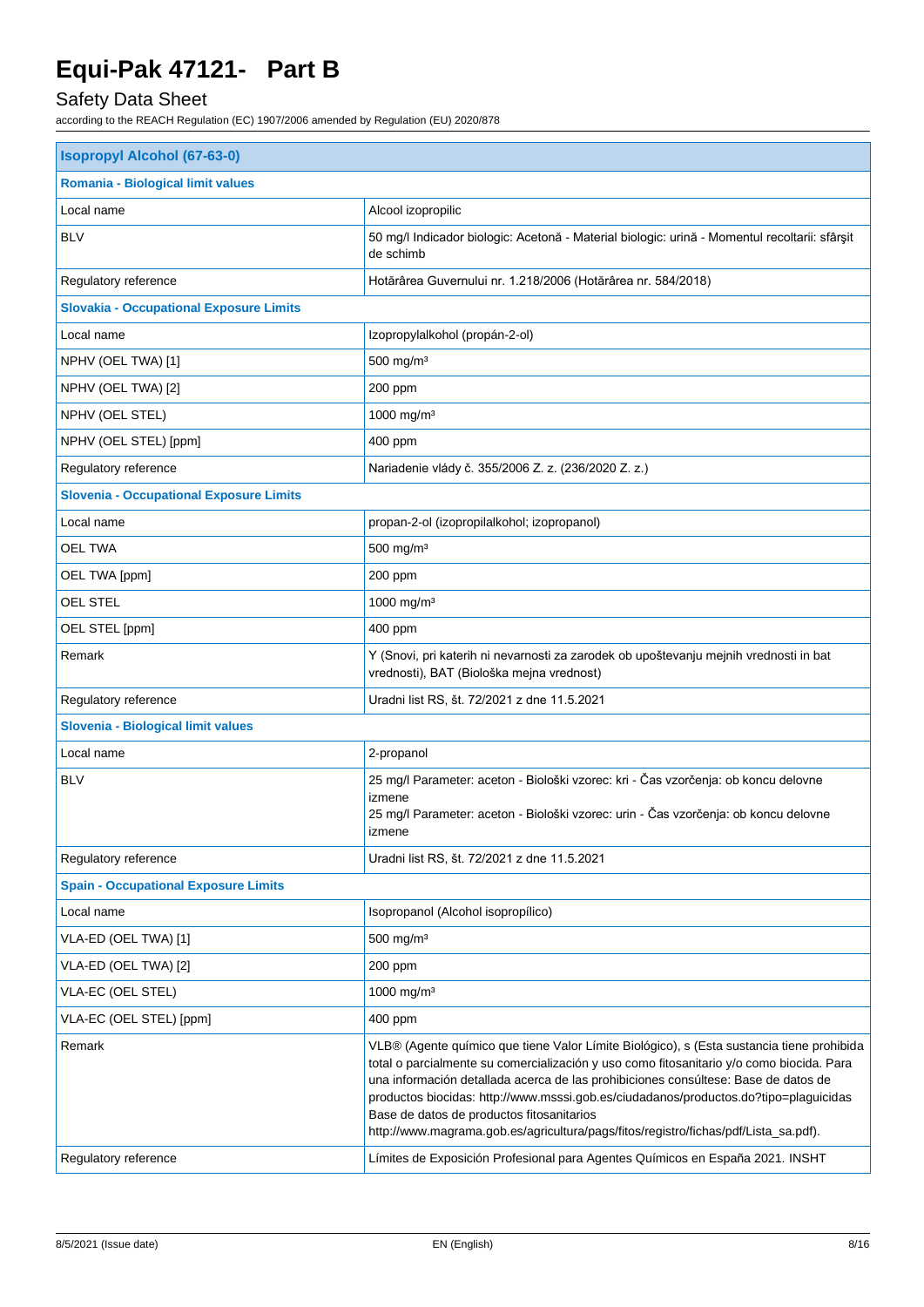# Safety Data Sheet

| <b>Isopropyl Alcohol (67-63-0)</b>                       |                                                                                                                                                                                                                                                                                                                                                                                                                                             |  |
|----------------------------------------------------------|---------------------------------------------------------------------------------------------------------------------------------------------------------------------------------------------------------------------------------------------------------------------------------------------------------------------------------------------------------------------------------------------------------------------------------------------|--|
| <b>Spain - Biological limit values</b>                   |                                                                                                                                                                                                                                                                                                                                                                                                                                             |  |
| Local name<br>Isopropanol (Alcohol isopropílico)         |                                                                                                                                                                                                                                                                                                                                                                                                                                             |  |
| <b>BLV</b>                                               | 40 mg/l Parámetro: Acetona - Medio: Orina - Momento de muestreo: Final de la semana<br>laboral - Notas: F (Fondo. El indicador está generalmente presente en cantidades<br>detectables en personas no expuestas laboraboralmente. Estos niveles de fondo están<br>considerados en el valor VLB), I (Significa que el indicador biológico es inespecífico<br>puesto que puede encontrarse después de la exposición a otros agentes químicos) |  |
| Regulatory reference                                     | Límites de Exposición Profesional para Agentes Químicos en España 2021. INSHT                                                                                                                                                                                                                                                                                                                                                               |  |
| <b>Sweden - Occupational Exposure Limits</b>             |                                                                                                                                                                                                                                                                                                                                                                                                                                             |  |
| Local name                                               | Isopropanol                                                                                                                                                                                                                                                                                                                                                                                                                                 |  |
| NGV (OEL TWA)                                            | 350 mg/m <sup>3</sup>                                                                                                                                                                                                                                                                                                                                                                                                                       |  |
| NGV (OEL TWA) [ppm]                                      | 150 ppm                                                                                                                                                                                                                                                                                                                                                                                                                                     |  |
| KTV (OEL STEL)                                           | 600 mg/m <sup>3</sup>                                                                                                                                                                                                                                                                                                                                                                                                                       |  |
| KTV (OEL STEL) [ppm]                                     | 250 ppm                                                                                                                                                                                                                                                                                                                                                                                                                                     |  |
| Regulatory reference                                     | Hygieniska gränsvärden (AFS 2018:1)                                                                                                                                                                                                                                                                                                                                                                                                         |  |
| <b>United Kingdom - Occupational Exposure Limits</b>     |                                                                                                                                                                                                                                                                                                                                                                                                                                             |  |
| Local name                                               | Propan-2-ol                                                                                                                                                                                                                                                                                                                                                                                                                                 |  |
| WEL TWA (OEL TWA) [1]                                    | 999 mg/m $3$                                                                                                                                                                                                                                                                                                                                                                                                                                |  |
| WEL TWA (OEL TWA) [2]                                    | 400 ppm                                                                                                                                                                                                                                                                                                                                                                                                                                     |  |
| WEL STEL (OEL STEL)                                      | 1250 mg/m <sup>3</sup>                                                                                                                                                                                                                                                                                                                                                                                                                      |  |
| WEL STEL (OEL STEL) [ppm]                                | 500 ppm                                                                                                                                                                                                                                                                                                                                                                                                                                     |  |
| Regulatory reference                                     | EH40/2005 (Fourth edition, 2020). HSE                                                                                                                                                                                                                                                                                                                                                                                                       |  |
| <b>USA - ACGIH - Occupational Exposure Limits</b>        |                                                                                                                                                                                                                                                                                                                                                                                                                                             |  |
| Local name                                               | 2-Propanol                                                                                                                                                                                                                                                                                                                                                                                                                                  |  |
| ACGIH OEL TWA [ppm]                                      | $200$ ppm                                                                                                                                                                                                                                                                                                                                                                                                                                   |  |
| ACGIH OEL STEL [ppm]                                     | 400 ppm                                                                                                                                                                                                                                                                                                                                                                                                                                     |  |
| Remark (ACGIH)                                           | TLV® Basis: Eye & URT irr; CNS impair. Notations: A4 (Not classifiable as a Human<br>Carcinogen); BEI                                                                                                                                                                                                                                                                                                                                       |  |
| Regulatory reference                                     | ACGIH 2021                                                                                                                                                                                                                                                                                                                                                                                                                                  |  |
| <b>USA - ACGIH - Biological Exposure Indices</b>         |                                                                                                                                                                                                                                                                                                                                                                                                                                             |  |
| Local name                                               | 2-PROPANOL                                                                                                                                                                                                                                                                                                                                                                                                                                  |  |
| <b>BEI</b>                                               | 40 mg/l Parameter: Acetone - Medium: urine - Sampling time: End of shift at end of<br>workweek - Notations: B, Ns                                                                                                                                                                                                                                                                                                                           |  |
| Regulatory reference                                     | ACGIH 2021                                                                                                                                                                                                                                                                                                                                                                                                                                  |  |
| Polyethylene glycol (25322-68-3)                         |                                                                                                                                                                                                                                                                                                                                                                                                                                             |  |
| <b>Germany - Occupational Exposure Limits (TRGS 900)</b> |                                                                                                                                                                                                                                                                                                                                                                                                                                             |  |
| Local name                                               | Polyethylenglykole (PEG 200-600)                                                                                                                                                                                                                                                                                                                                                                                                            |  |
| AGW (OEL TWA) [1]                                        | 200 mg/m <sup>3</sup> (E)                                                                                                                                                                                                                                                                                                                                                                                                                   |  |
| Peak exposure limitation factor                          | 2(11)                                                                                                                                                                                                                                                                                                                                                                                                                                       |  |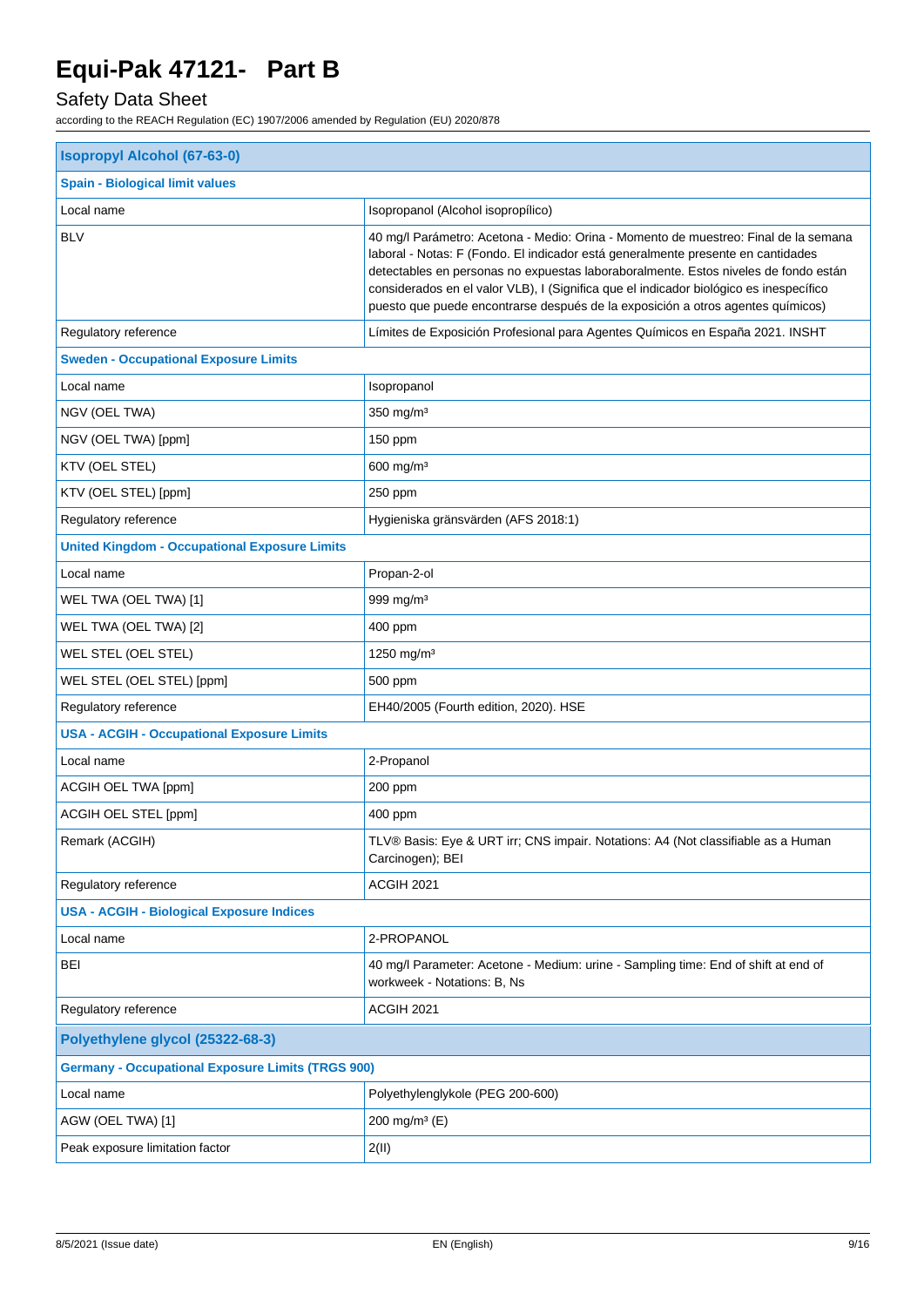## Safety Data Sheet

according to the REACH Regulation (EC) 1907/2006 amended by Regulation (EU) 2020/878

| Polyethylene glycol (25322-68-3)               |                                                                                                                                                                                                                                                                     |  |
|------------------------------------------------|---------------------------------------------------------------------------------------------------------------------------------------------------------------------------------------------------------------------------------------------------------------------|--|
| Remark                                         | DFG - Senatskommission zur Prüfung gesundheitsschädlicher Arbeitsstoffe der DFG<br>(MAK-Kommission); Y - Ein Risiko der Fruchtschädigung braucht bei Einhaltung des<br>Arbeitsplatzgrenzwertes und des biologischen Grenzwertes (BGW) nicht befürchtet zu<br>werden |  |
| Regulatory reference                           | TRGS900                                                                                                                                                                                                                                                             |  |
| <b>Slovakia - Occupational Exposure Limits</b> |                                                                                                                                                                                                                                                                     |  |
| Local name                                     | Polyetylénglykol                                                                                                                                                                                                                                                    |  |
| NPHV (OEL TWA) [1]                             | 1000 mg/m <sup>3</sup>                                                                                                                                                                                                                                              |  |
| Regulatory reference                           | Nariadenie vlády č. 355/2006 Z. z. (236/2020 Z. z.)                                                                                                                                                                                                                 |  |

#### **8.1.2. Recommended monitoring procedures**

No additional information available

#### **8.1.3. Air contaminants formed**

No additional information available

#### **8.1.4. DNEL and PNEC**

No additional information available

#### **8.1.5. Control banding**

No additional information available

#### **8.2. Exposure controls**

#### **8.2.1. Appropriate engineering controls**

**Appropriate engineering controls:**

Ensure good ventilation of the work station.

### **8.2.2. Personal protection equipment**

### **Personal protective equipment:**

Gloves. Safety glasses.

**Personal protective equipment symbol(s):**



#### **8.2.2.1. Eye and face protection**

#### **Eye protection:**

Wear eye glasses with side protection according to EN 166.

#### **8.2.2.2. Skin protection**

#### **Skin and body protection:**

Long-sleeved apron/clothing with liquid tight type 3, protective against liquid chemicals (tested EN 14605)

#### **Hand protection:** EN 374. Butyl rubber. Break through time: ≥ 480 min. Layer thickness : >1,1 mm

#### **8.2.2.3. Respiratory protection**

#### **Respiratory protection:**

This product should not be used under conditions of poor ventilation unless a protective mask with an appropriate gas filter (i.e. type A1 according to standard EN 14387) is used.

#### **8.2.2.4. Thermal hazards**

No additional information available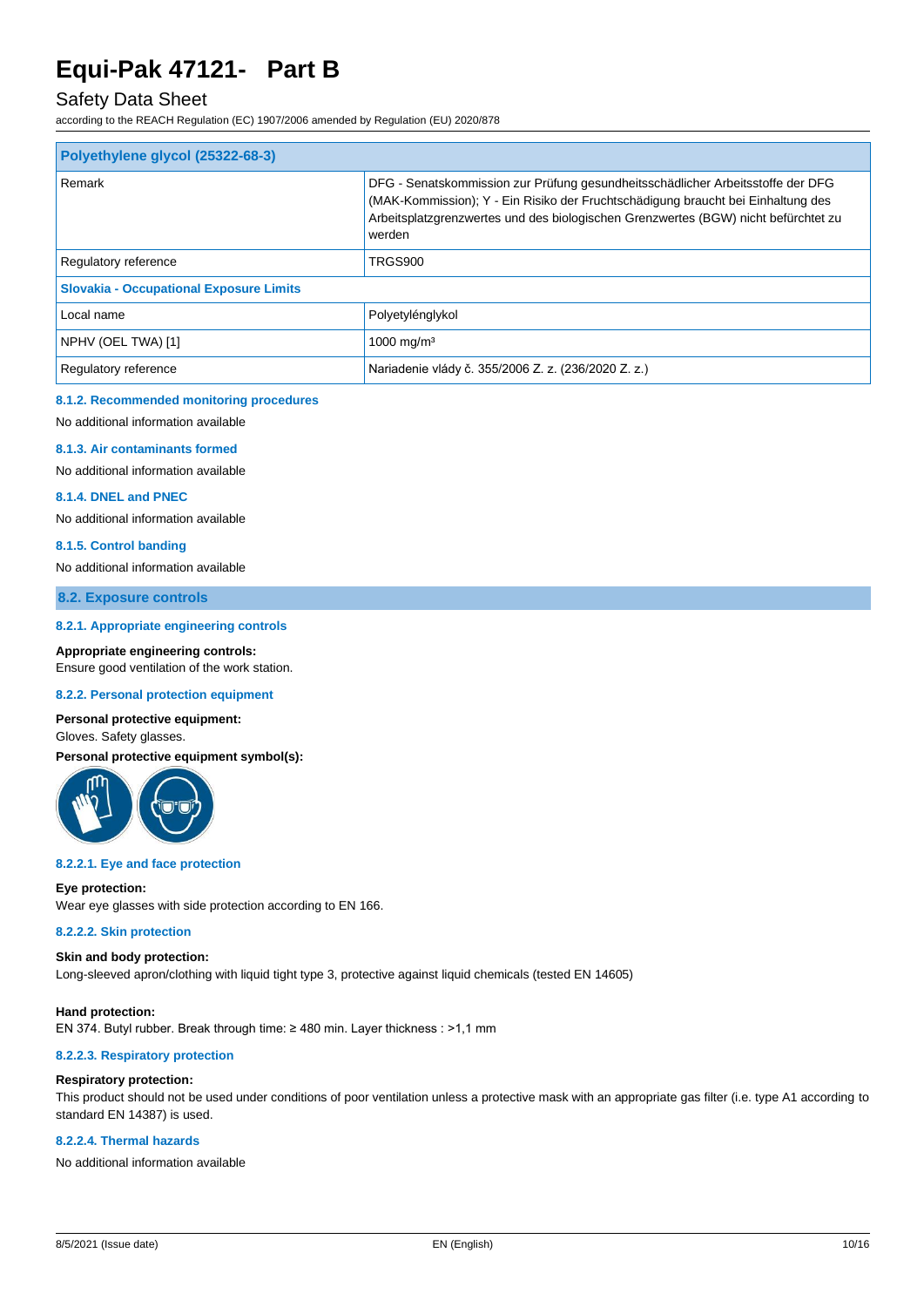## Safety Data Sheet

according to the REACH Regulation (EC) 1907/2006 amended by Regulation (EU) 2020/878

#### **8.2.3. Environmental exposure controls**

#### **Environmental exposure controls:**

Avoid release to the environment.

## **SECTION 9: Physical and chemical properties**

### **9.1. Information on basic physical and chemical properties**

| Physical state                                  | Liquid                   |
|-------------------------------------------------|--------------------------|
| Colour                                          | Not available            |
| Appearance                                      | Clear. Viscous liquid.   |
| Odour                                           | : None.                  |
| Odour threshold                                 | : Not available          |
| Melting point                                   | : Not applicable         |
| Freezing point                                  | Not available            |
| Boiling point                                   | Not available            |
| Flammability                                    | : Not applicable         |
| <b>Explosive limits</b>                         | : Not available          |
| Lower explosive limit (LEL)                     | : Not available          |
| Upper explosive limit (UEL)                     | : Not available          |
| Flash point                                     | : $> 143.3$ °C           |
| Auto-ignition temperature                       | : Not available          |
| Decomposition temperature                       | Not available            |
| рH                                              | Not available            |
| Viscosity, kinematic                            | Not available            |
| Viscosity, dynamic                              | $: 800 - 1200$ mPa-s     |
| Solubility                                      | : Not available          |
| Partition coefficient n-octanol/water (Log Kow) | : Not available          |
| Vapour pressure                                 | Not available            |
| Vapour pressure at 50 °C                        | : Not available          |
| Density                                         | : Not available          |
| Relative density                                | $1.03$ g/cm <sup>3</sup> |
| Relative vapour density at 20 °C                | >1                       |
| Particle size                                   | Not applicable           |
| Particle size distribution                      | Not applicable           |
| Particle shape                                  | Not applicable           |
| Particle aspect ratio                           | Not applicable           |
| Particle aggregation state                      | Not applicable           |
| Particle agglomeration state                    | Not applicable           |
| Particle specific surface area                  | : Not applicable         |
| Particle dustiness                              | Not applicable           |
|                                                 |                          |

**9.2. Other information**

#### **9.2.1. Information with regard to physical hazard classes**

No additional information available

#### **9.2.2. Other safety characteristics**

| Relative evaporation rate (water=1) |  |  |  |
|-------------------------------------|--|--|--|
|-------------------------------------|--|--|--|

| <b>SECTION 10: Stability and reactivity</b>                      |  |
|------------------------------------------------------------------|--|
| 10.1. Reactivity                                                 |  |
| No dangerous reactions known under normal conditions of use.     |  |
| 10.2. Chemical stability                                         |  |
| The product is stable at normal handling and storage conditions. |  |
| 10.3. Possibility of hazardous reactions                         |  |
| No dangerous reactions known under normal conditions of use.     |  |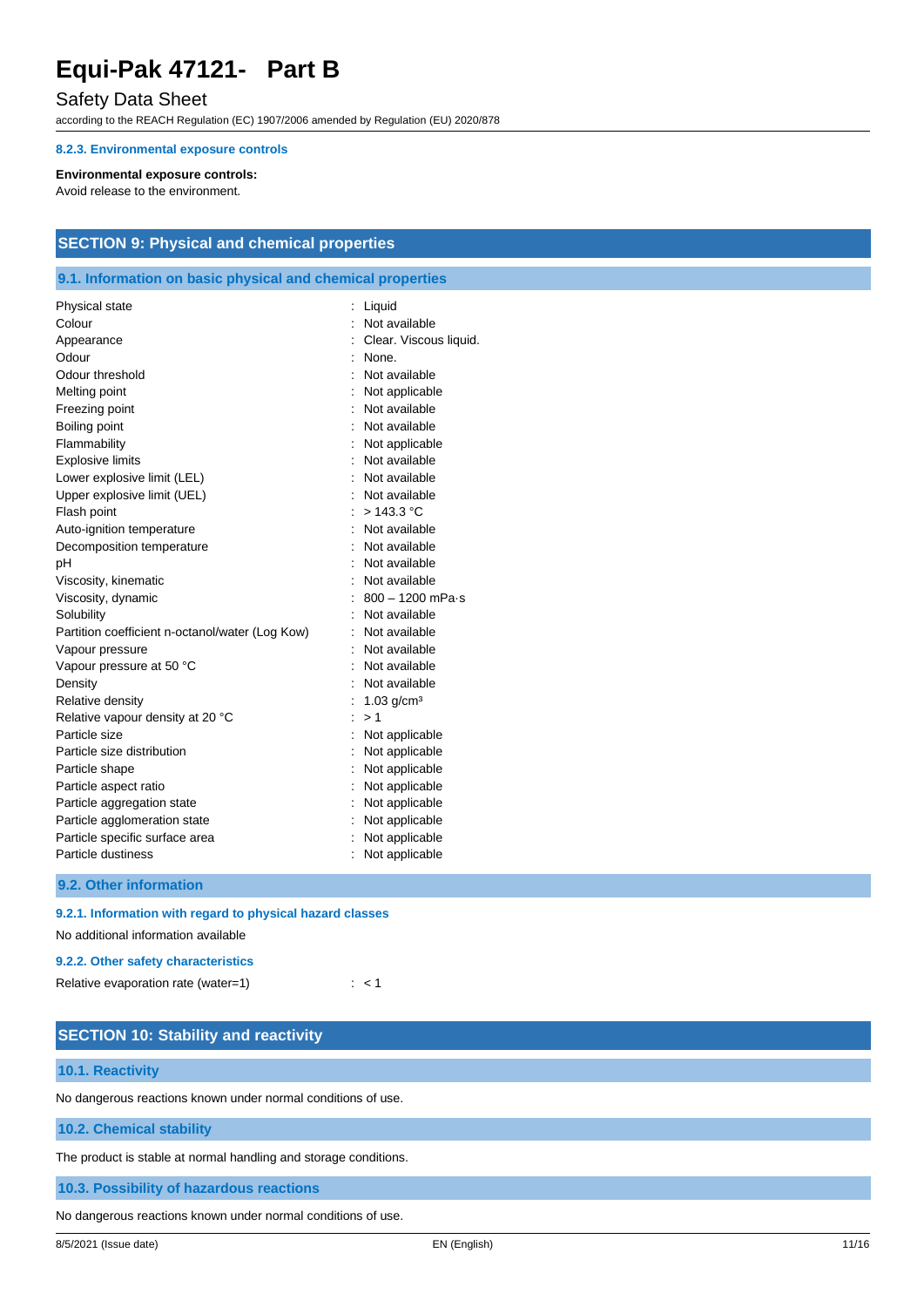## Safety Data Sheet

according to the REACH Regulation (EC) 1907/2006 amended by Regulation (EU) 2020/878

| 10.4. Conditions to avoid          |  |
|------------------------------------|--|
| Moisture.                          |  |
| 10.5. Incompatible materials       |  |
| Water. Strong acids. Strong bases. |  |

**10.6. Hazardous decomposition products**

Aldehydes. Nitrogen oxides. Carbon dioxide. Carbon monoxide.

## **SECTION 11: Toxicological information**

| 11.1. Information on hazard classes as defined in Regulation (EC) No 1272/2008                               |                                                        |  |
|--------------------------------------------------------------------------------------------------------------|--------------------------------------------------------|--|
| Acute toxicity (oral)<br>Acute toxicity (dermal)<br>Acute toxicity (inhalation)<br>1,4-Butanediol (110-63-4) | : Not classified<br>Not classified<br>: Not classified |  |
| LD50 oral rat                                                                                                | 1500 mg/kg                                             |  |
| LD50 dermal rat                                                                                              | 2000 mg/kg                                             |  |
| LC50 Inhalation - Rat                                                                                        | $> 5.14$ mg/l/4h                                       |  |
| Skin corrosion/irritation<br>۰.                                                                              | Not classified                                         |  |
| Serious eye damage/irritation<br>÷.                                                                          | Not classified                                         |  |
| Respiratory or skin sensitisation                                                                            | May cause an allergic skin reaction.                   |  |
| Germ cell mutagenicity                                                                                       | Not classified                                         |  |
| Carcinogenicity                                                                                              | : Not classified                                       |  |
| Reproductive toxicity                                                                                        | Not classified                                         |  |
| STOT-single exposure                                                                                         | : Not classified                                       |  |
| 1,4-Butanediol (110-63-4)                                                                                    |                                                        |  |
| STOT-single exposure                                                                                         | May cause drowsiness or dizziness.                     |  |
| STOT-repeated exposure                                                                                       | Not classified                                         |  |
| Aspiration hazard                                                                                            | Not classified                                         |  |

### **11.2. Information on other hazards**

No additional information available

| <b>SECTION 12: Ecological information</b>                                        |                                                                        |
|----------------------------------------------------------------------------------|------------------------------------------------------------------------|
| 12.1. Toxicity                                                                   |                                                                        |
| Ecology - general<br>Hazardous to the aquatic environment, short-term<br>(acute) | Harmful to aquatic life with long lasting effects.<br>: Not classified |
| Hazardous to the aquatic environment, long-term<br>(chronic)                     | : Harmful to aquatic life with long lasting effects.                   |
| 12.2. Persistence and degradability                                              |                                                                        |
| No additional information available                                              |                                                                        |
| 12.3. Bioaccumulative potential                                                  |                                                                        |
| No additional information available                                              |                                                                        |
| 12.4. Mobility in soil                                                           |                                                                        |
| No additional information available                                              |                                                                        |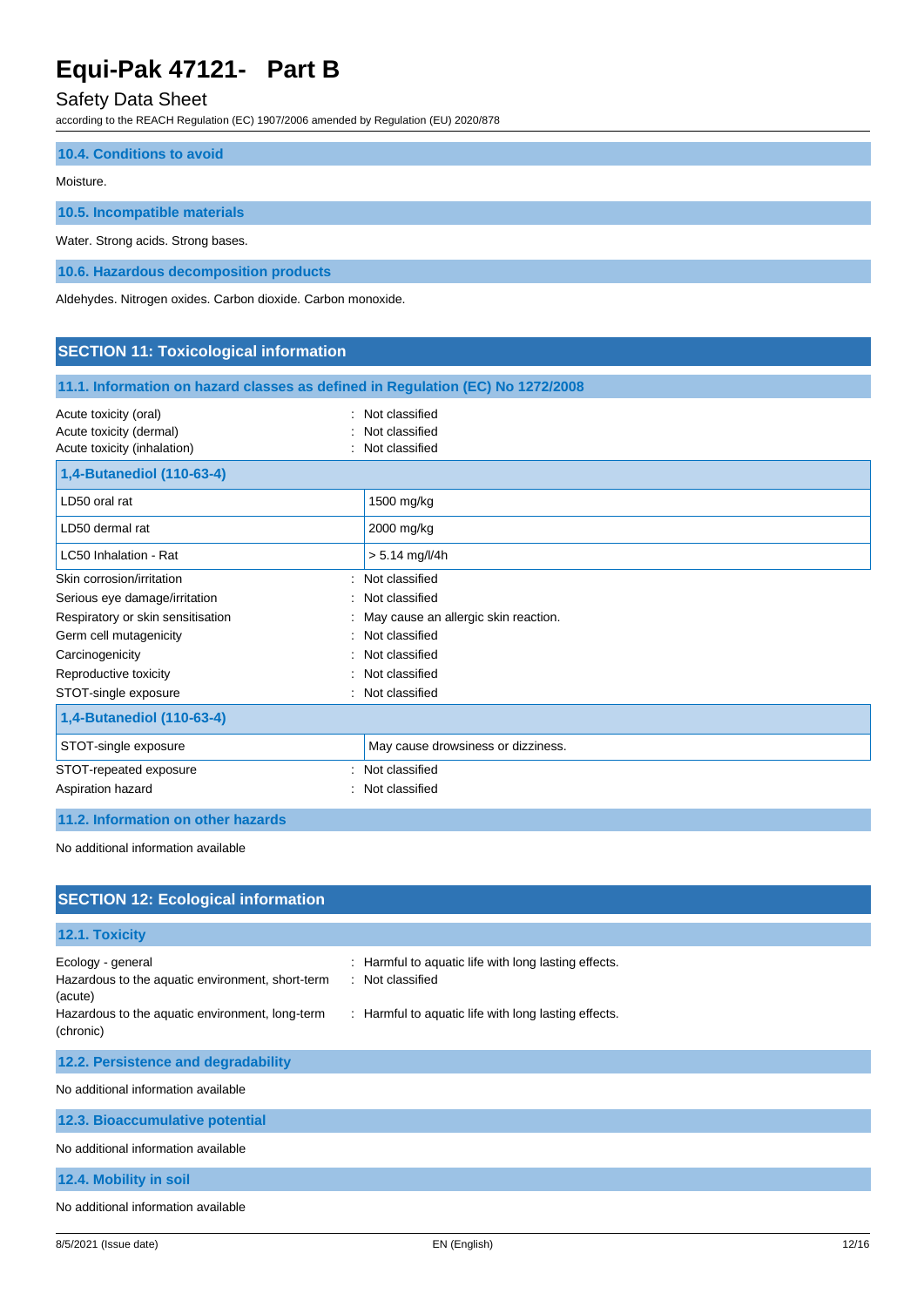## Safety Data Sheet

according to the REACH Regulation (EC) 1907/2006 amended by Regulation (EU) 2020/878

| 12.5. Results of PBT and vPvB assessment                                               |  |  |
|----------------------------------------------------------------------------------------|--|--|
|                                                                                        |  |  |
| Instant Pad 47121- Part B                                                              |  |  |
| This substance/mixture does not meet the PBT criteria of REACH regulation, annex XIII  |  |  |
|                                                                                        |  |  |
| This substance/mixture does not meet the vPvB criteria of REACH regulation, annex XIII |  |  |
|                                                                                        |  |  |

**12.6. Endocrine disrupting properties**

No additional information available

**12.7. Other adverse effects**

No additional information available

| <b>SECTION 13: Disposal considerations</b> |  |
|--------------------------------------------|--|
| 13.1. Waste treatment methods              |  |

Waste treatment methods : Dispose of contents/container in accordance with licensed collector's sorting instructions.

### **SECTION 14: Transport information**

#### In accordance with ADR / IMDG / IATA / ADN / RID

| <b>ADR</b>                             | <b>IMDG</b>    | <b>IATA</b>    | <b>ADN</b>     | <b>RID</b>     |
|----------------------------------------|----------------|----------------|----------------|----------------|
| 14.1. UN number or ID number           |                |                |                |                |
| Not applicable                         | Not applicable | Not applicable | Not applicable | Not applicable |
| 14.2. UN proper shipping name          |                |                |                |                |
| Not applicable                         | Not applicable | Not applicable | Not applicable | Not applicable |
| 14.3. Transport hazard class(es)       |                |                |                |                |
| Not applicable                         | Not applicable | Not applicable | Not applicable | Not applicable |
| 14.4. Packing group                    |                |                |                |                |
| Not applicable                         | Not applicable | Not applicable | Not applicable | Not applicable |
| <b>14.5. Environmental hazards</b>     |                |                |                |                |
| Not applicable                         | Not applicable | Not applicable | Not applicable | Not applicable |
| No supplementary information available |                |                |                |                |

### **14.6. Special precautions for user**

## **Overland transport**

Not applicable

**Transport by sea** Not applicable

**Air transport**

Not applicable

**Inland waterway transport** Not applicable

**Rail transport** Not applicable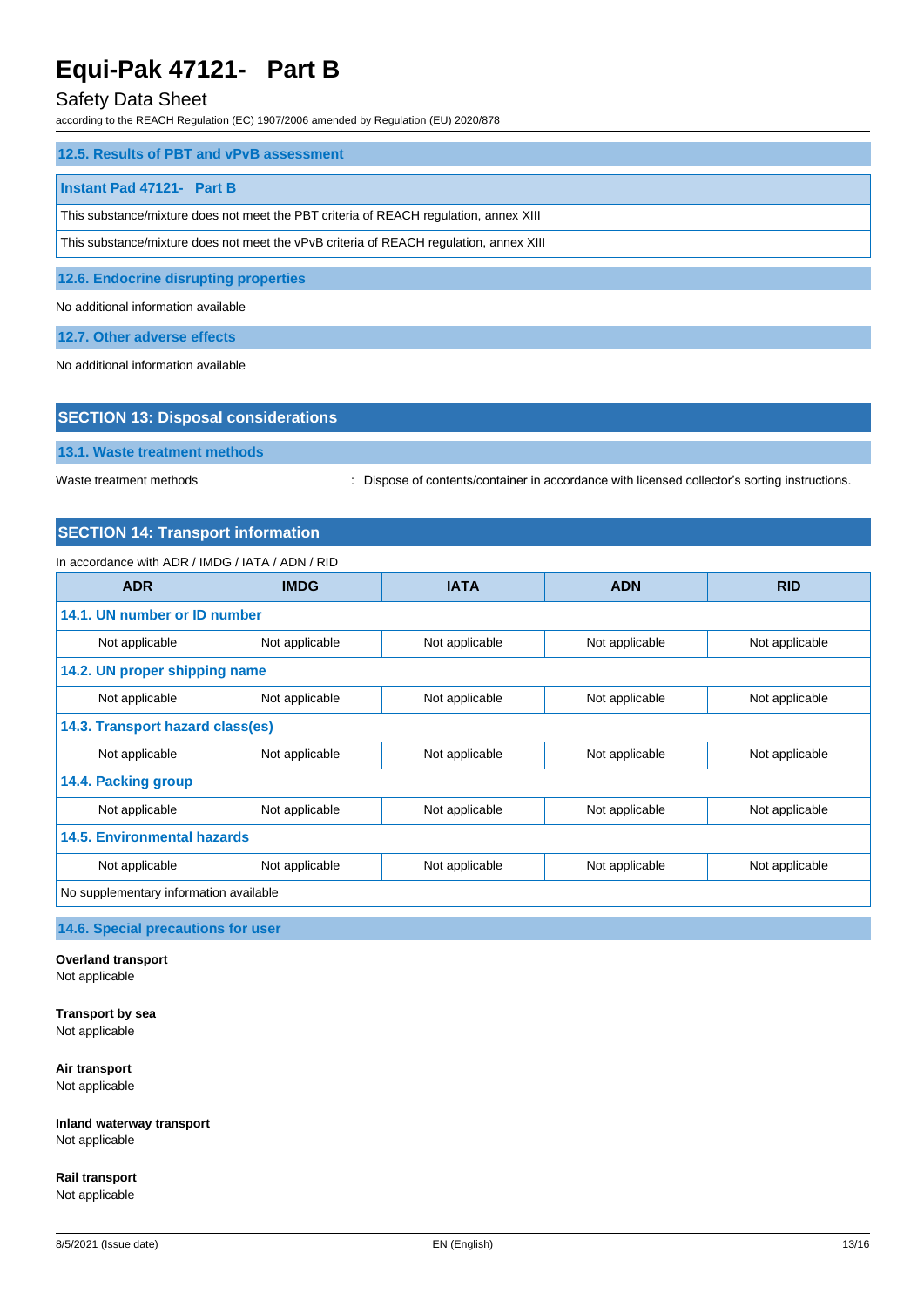### Safety Data Sheet

according to the REACH Regulation (EC) 1907/2006 amended by Regulation (EU) 2020/878

## **14.7. Maritime transport in bulk according to IMO instruments**

Not applicable

## **SECTION 15: Regulatory information**

### **15.1. Safety, health and environmental regulations/legislation specific for the substance or mixture**

### **15.1.1. EU-Regulations**

| <b>EU restriction list (REACH Annex XVII)</b> |                                                                                                                                                                                                                                                                                                                                                                                                                                                                                                                                                                                      |  |
|-----------------------------------------------|--------------------------------------------------------------------------------------------------------------------------------------------------------------------------------------------------------------------------------------------------------------------------------------------------------------------------------------------------------------------------------------------------------------------------------------------------------------------------------------------------------------------------------------------------------------------------------------|--|
| Reference code                                | <b>Applicable on</b>                                                                                                                                                                                                                                                                                                                                                                                                                                                                                                                                                                 |  |
| 3(b)                                          | Instant Pad 47121- Part B; bis(1,2,2,6,6-pentamethyl-4-piperidinyl sebacate; Poly(oxy-1,2-ethanediyl), .alpha.-[3-<br>[3-(2H-benzotriazol-2-yl)-5-(1,1-dimethylethyl)-4-hydroxyphenyl]-1-oxopropyl]-.omega.-hydroxy-; N,N,N',N'-Tetrakis(2-<br>hydroxypropyl)ethylenediamine; Reaction mass of Bis(1,2,2,6,6-pentamethyl-4-piperidyl) sebacate and Methyl<br>1,2,2,6,6-pentamethyl-4-piperidyl sebacate ; Polyethylene glycol di[3-[3-(2H-benzotriazol-2-yl)-5-tert-butyl-4-<br>hydroxyphenyl]-1-oxopropyl] ether; Methyl 1,2,2,6,6 pentamethyl-4-piperidyl sebacate; 1,4-Butanediol |  |
| 3(c)                                          | Instant Pad 47121- Part B ; bis(1,2,2,6,6-pentamethyl-4-piperidinyl sebacate ; Poly(oxy-1,2-ethanediyl), .alpha.-[3-<br>[3-(2H-benzotriazol-2-yl)-5-(1,1-dimethylethyl)-4-hydroxyphenyl]-1-oxopropyl]-.omega.-hydroxy-; Reaction mass of<br>Bis(1,2,2,6,6-pentamethyl-4-piperidyl) sebacate and Methyl 1,2,2,6,6-pentamethyl-4-piperidyl sebacate; Polyethylene<br>glycol di[3-[3-(2H-benzotriazol-2-yl)-5-tert-butyl-4-hydroxyphenyl]-1-oxopropyl] ether; Methyl 1,2,2,6,6 pentamethyl-4-<br>piperidyl sebacate                                                                     |  |

Contains no substance on the REACH candidate list

Contains no REACH Annex XIV substances

Contains no substance subject to Regulation (EU) No 649/2012 of the European Parliament and of the Council of 4 July 2012 concerning the export and import of hazardous chemicals.

Contains no substance subject to Regulation (EU) No 2019/1021 of the European Parliament and of the Council of 20 June 2019 on persistent organic pollutants

Contains no substance subject to Regulation (EU) 2019/1148 of the European Parliament and of the Council of 20 June 2019 on the marketing and use of explosives precursors.

#### **15.1.2. National regulations**

#### **Germany**

| <b>Employment restrictions</b>                                         | : Observe restrictions according Act on the Protection of Working Mothers (MuSchG)                                                                                   |
|------------------------------------------------------------------------|----------------------------------------------------------------------------------------------------------------------------------------------------------------------|
|                                                                        | Observe restrictions according Act on the Protection of Young People in Employment<br>(JArbSchG)                                                                     |
| Water hazard class (WGK)<br>Hazardous Incident Ordinance (12. BImSchV) | : WGK 2, Significantly hazardous to water (Classification according to AwSV, Annex 1)<br>: Is not subject of the Hazardous Incident Ordinance $(12. \text{BlmSchV})$ |
| <b>Netherlands</b>                                                     |                                                                                                                                                                      |
| SZW-lijst van kankerverwekkende stoffen                                | : 1,4-Butanediol is listed                                                                                                                                           |
| SZW-lijst van mutagene stoffen                                         | : 1,4-Butanediol is listed                                                                                                                                           |
| SZW-lijst van reprotoxische stoffen - Borstvoeding                     | : None of the components are listed                                                                                                                                  |
| SZW-lijst van reprotoxische stoffen -<br>Vruchtbaarheid                | : None of the components are listed                                                                                                                                  |
| SZW-lijst van reprotoxische stoffen – Ontwikkeling                     | : None of the components are listed                                                                                                                                  |
| <b>Denmark</b>                                                         |                                                                                                                                                                      |
| Danish National Regulations                                            | : Young people below the age of 18 years are not allowed to use the product                                                                                          |
| 15.2. Chemical safety assessment                                       |                                                                                                                                                                      |

No chemical safety assessment has been carried out

| <b>SECTION 16: Other information</b> |                                                                                                 |  |
|--------------------------------------|-------------------------------------------------------------------------------------------------|--|
| <b>Abbreviations and acronyms:</b>   |                                                                                                 |  |
| <b>ADN</b>                           | European Agreement concerning the International Carriage of Dangerous Goods by Inland Waterways |  |
| <b>ADR</b>                           | European Agreement concerning the International Carriage of Dangerous Goods by Road             |  |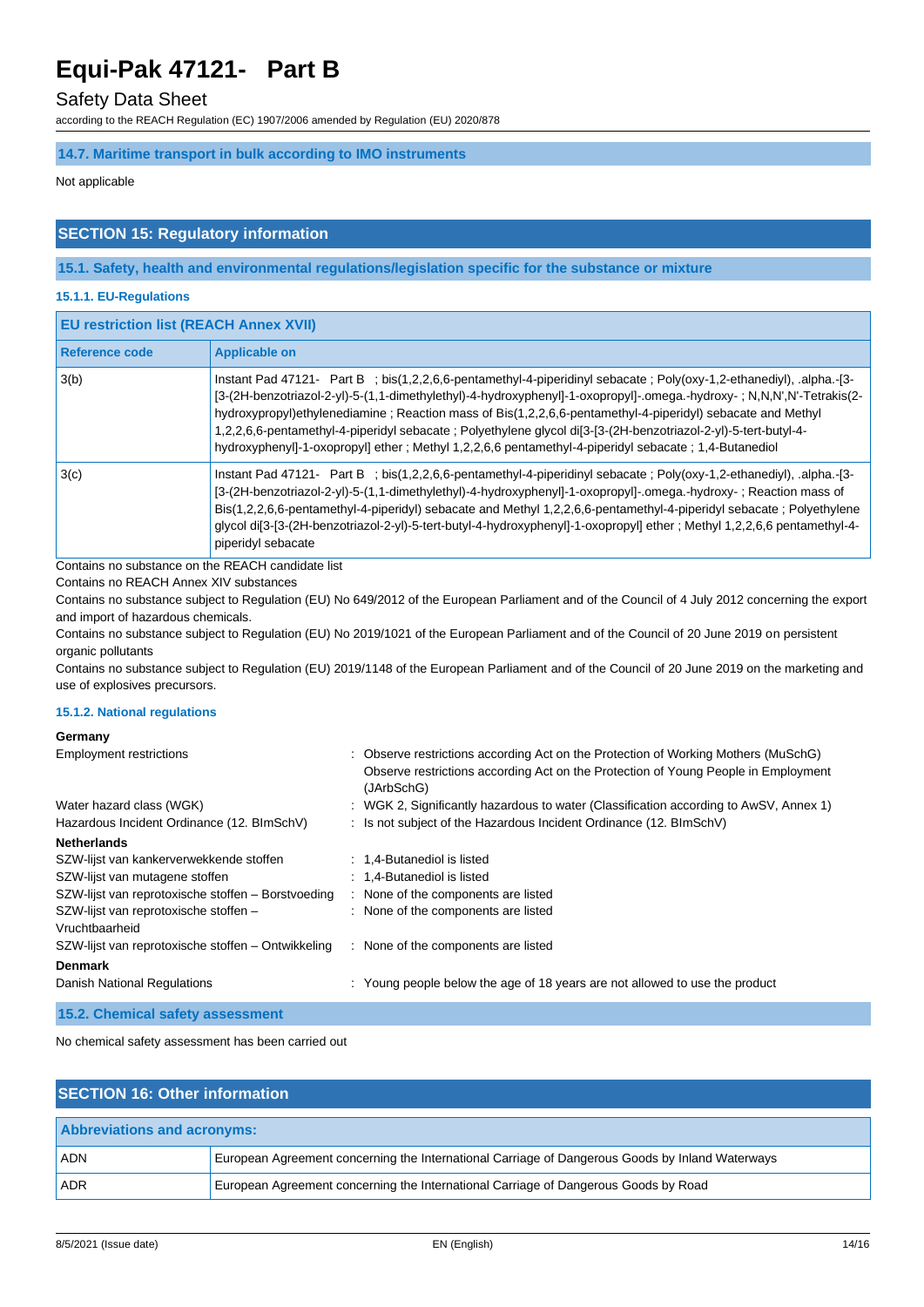# Safety Data Sheet

| <b>Abbreviations and acronyms:</b> |                                                                              |  |
|------------------------------------|------------------------------------------------------------------------------|--|
| ATE                                | <b>Acute Toxicity Estimate</b>                                               |  |
| <b>BCF</b>                         | <b>Bioconcentration factor</b>                                               |  |
| <b>BLV</b>                         | Biological limit value                                                       |  |
| <b>BOD</b>                         | Biochemical oxygen demand (BOD)                                              |  |
| COD                                | Chemical oxygen demand (COD)                                                 |  |
| <b>DMEL</b>                        | <b>Derived Minimal Effect level</b>                                          |  |
| <b>DNEL</b>                        | Derived-No Effect Level                                                      |  |
| EC-No.                             | European Community number                                                    |  |
| EC50                               | Median effective concentration                                               |  |
| EN                                 | European Standard                                                            |  |
| <b>IARC</b>                        | International Agency for Research on Cancer                                  |  |
| <b>IATA</b>                        | International Air Transport Association                                      |  |
| <b>IMDG</b>                        | International Maritime Dangerous Goods                                       |  |
| <b>LC50</b>                        | Median lethal concentration                                                  |  |
| LD50                               | Median lethal dose                                                           |  |
| LOAEL                              | Lowest Observed Adverse Effect Level                                         |  |
| <b>NOAEC</b>                       | No-Observed Adverse Effect Concentration                                     |  |
| <b>NOAEL</b>                       | No-Observed Adverse Effect Level                                             |  |
| <b>NOEC</b>                        | No-Observed Effect Concentration                                             |  |
| OECD                               | Organisation for Economic Co-operation and Development                       |  |
| OEL                                | Occupational Exposure Limit                                                  |  |
| PBT                                | Persistent Bioaccumulative Toxic                                             |  |
| <b>PNEC</b>                        | <b>Predicted No-Effect Concentration</b>                                     |  |
| <b>RID</b>                         | Regulations concerning the International Carriage of Dangerous Goods by Rail |  |
| <b>SDS</b>                         | Safety Data Sheet                                                            |  |
| <b>STP</b>                         | Sewage treatment plant                                                       |  |
| ThOD                               | Theoretical oxygen demand (ThOD)                                             |  |
| TLM                                | Median Tolerance Limit                                                       |  |
| <b>VOC</b>                         | Volatile Organic Compounds                                                   |  |
| CAS-No.                            | Chemical Abstract Service number                                             |  |
| N.O.S.                             | Not Otherwise Specified                                                      |  |
| vPvB                               | Very Persistent and Very Bioaccumulative                                     |  |
| ED                                 | Endocrine disrupting properties                                              |  |

| <b>Full text of H- and EUH-statements:</b> |                                                                   |  |
|--------------------------------------------|-------------------------------------------------------------------|--|
| Acute Tox. 4 (Oral)                        | Acute toxicity (oral), Category 4                                 |  |
| Aquatic Acute 1                            | Hazardous to the aquatic environment - Acute Hazard, Category 1   |  |
| Aquatic Chronic 1                          | Hazardous to the aquatic environment — Chronic Hazard, Category 1 |  |
| Aquatic Chronic 2                          | Hazardous to the aquatic environment — Chronic Hazard, Category 2 |  |